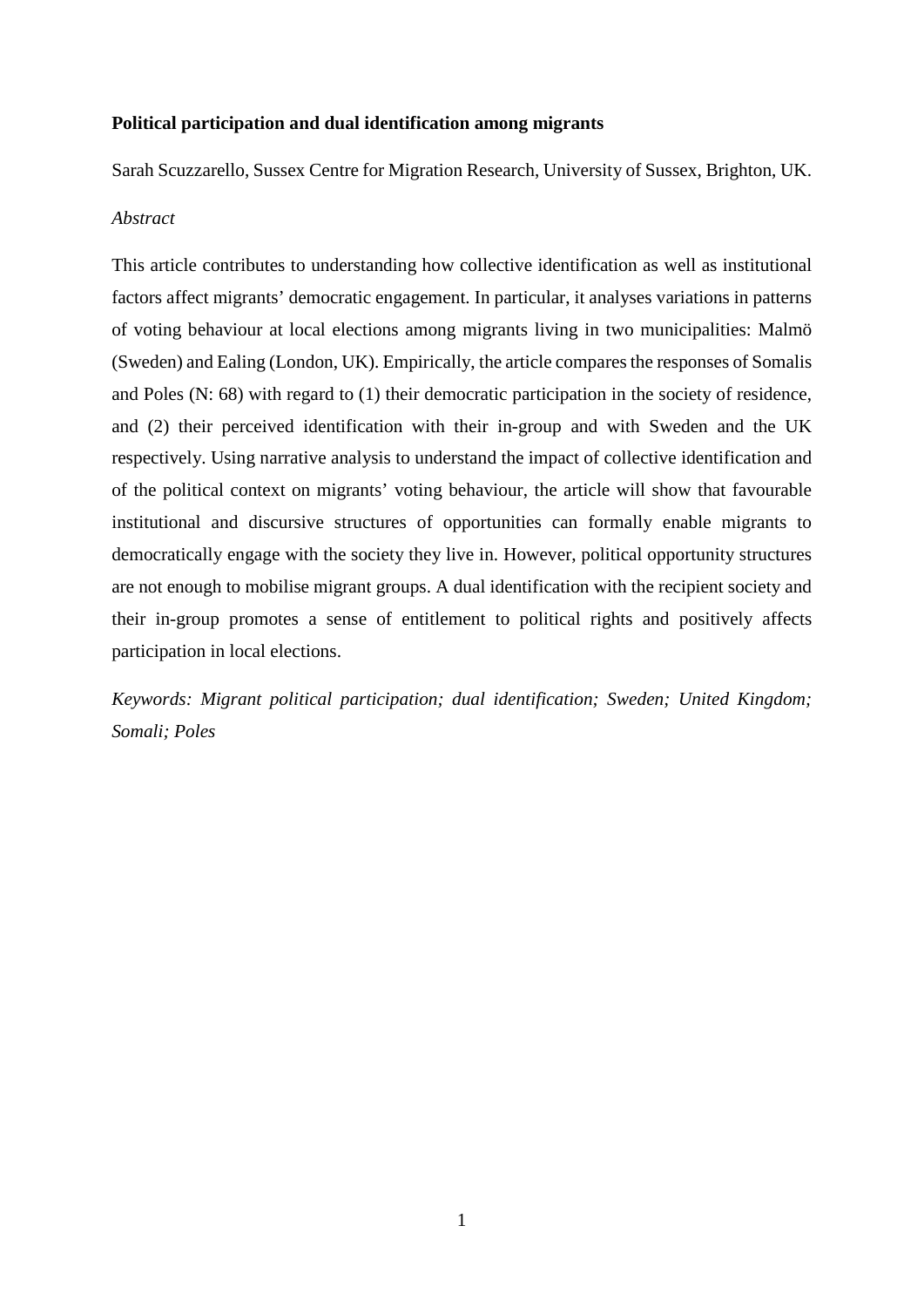### **Introduction**

A key concern for policy makers interested in citizen engagement is the need to ensure that settled migrants participate in the civic life of the recipient society, as it is often seen as an expression of successful incorporation of migrants in their society of residence. This article analyses the variations of patterns of voting behaviour at local elections among migrants in two municipalities: Malmö in Sweden and the London borough of Ealing in the UK. The studied groups are Somalis, and Poles who emigrated after the European Union enlargement in 2004. For the argument of this article, I limit my analysis to conventional political participation, i.e. voting. I see political participation as one of the several dimensions of political integration, the others being political trust and adherence to democratic values (Tillie 2004). I appreciate that less conventional forms of political activities as for instance protests, sit-ins, demonstrations, and boycotts are expressions of political participation. However, they fall outside the scope of my data.

Theoretically, the article bridges two bodies of work that analyse migrant political participation. On the one hand, the strand of literature analysing the institutional and discursive structures that influence migrant political participation (Ireland 1994; Koopmans et al. 2005). On the other, the perspectives in social psychology emphasising the role of collective identifications for political mobilisation (Simon et al. 1998; Huddy 2001; ; Hopkins & Kahani-Hopkins 2004; ) and in particular the work on dual identification (Gaertner et al. 1993; Dovidio et al. 2007; Gonzales and Brown 2003, 2005) and its significance for political engagement (Simon and Ruhs 2008; Klandermans et al. 2008; Simon and Grabow 2010; Hopkins 2011). I contribute to the literature on migrant political participation and voting behaviour by integrating these two bodies of work, which have historically been treated separately. To analyse not only the formal settings in which migrants operate and how they may favour or constrain migrants' political participation, but also how migrants' identifications and interrelationships with their in-group and the recipient society can influence their political decisions, will lend stronger explanatory power to the analysis of migrant voting behaviour at local elections. The second contribution of the article is empirical, as it presents original crossnational comparative data on Somalis, who are usually perceived as non-integrated (Open society Foundation 2014), and on Poles, who are instead seen as well-integrated in the recipient society (Düvell and Garapich 2011). The data shows that public perceptions of integration of these groups do not necessarily coincide with migrants' identifications and perceptions of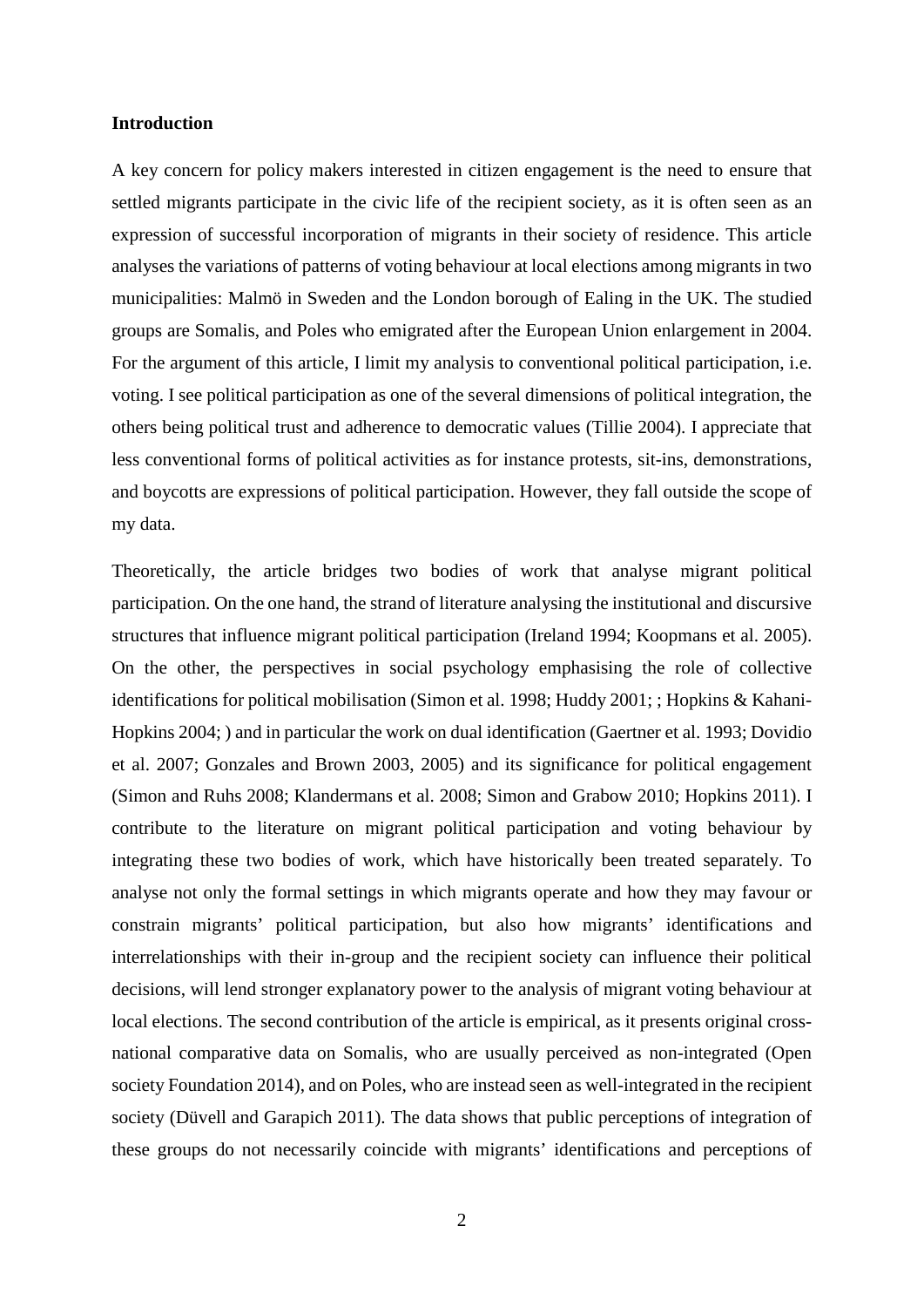belonging to the society of settlement. In this sense, this research can offer insight into how minority groups may experience their polity membership.

In the following, I develop a theoretical framework to explain variations in political participation amongst migrants by integrating a political opportunity structure approach with the literature on dual identification and collective action. I then present the data and methods used in the analysis. In section three, I discuss the national institutional environments in the UK and Sweden with particular reference to policy approaches to diversity, citizenship and migrants' voting rights. Section four presents the institutional and discursive local contexts at the hearth of this study. This is followed by the analysis of the cross-group and cross-city variations in the voting behaviour of Somalis and Poles in Ealing and Malmö. Section six investigates the participants' sense of dual identification. The aim is to study the extent to which dual identification affects participation and how institutional and discursive settings in the recipient society influence the degree of dual identification experienced by migrants. The final section discusses the findings.

#### **Theoretical background**

**.** 

Migrants in Europe are usually underrepresented in the political process. Especially non-European (non-EU) citizens have limited political rights which constrain their opportunities to influence the policies that affect them daily<sup>[1](#page-2-0)</sup>. Where non-EU migrants can vote either because of the institutional structure of the state in question or because they have naturalised, their turnout tends to be lower than the native population (Messina 2007). European migrants can vote and run for elections at the local level, as well as at EU-elections. Yet, recent research shows that their political participation should not be taken for granted. A survey by IPSOS MORI and the Polish City Club (2014) shows that the large majority of Polish citizens living in the UK had voted in the past in parliamentary or local government elections in Poland, but not in the UK. The literature on migrant political participation offers several explanations for migrant voting behaviour. One strand of research focuses on the political contexts. A second one analyses the significance of collective identifications for political participation generally defined.

Drawing upon a political opportunity structure approach (Tarrow 1994), the first body of research argues that to understand the political participation of groups, we need to account for

<span id="page-2-0"></span><sup>&</sup>lt;sup>1</sup> Sweden, Denmark, Norway, and the Netherlands are exceptions in this case as any legally resident migrant can vote at least at local elections.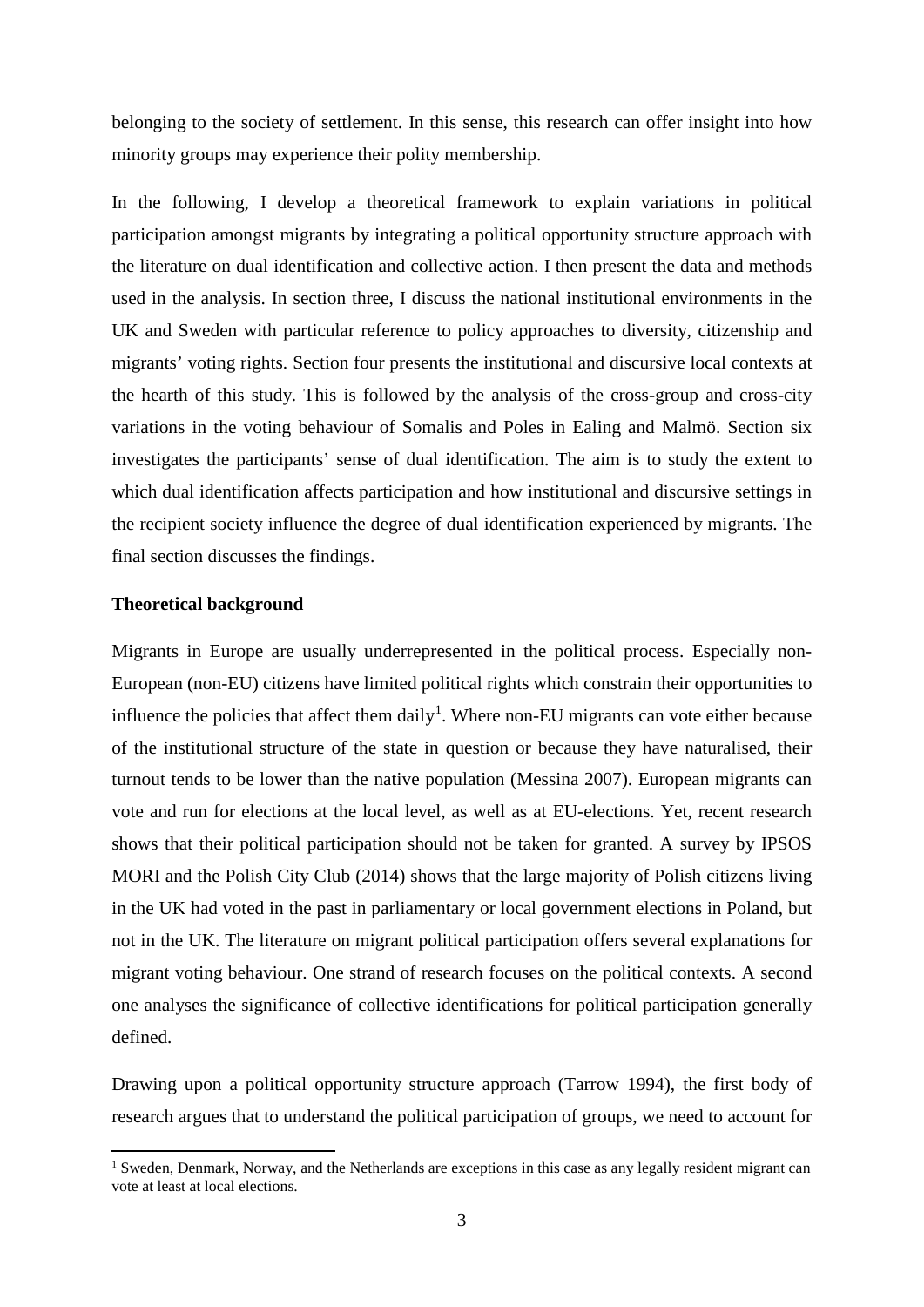the opportunities and constraints provided by the institutional and discursive structures within which a group can mobilise (Koopmans et al. 2005). Cross-national comparative research on migrant mobilisation shows that the political space available for migrants to put forward group demands varies among countries. This matters, as "the nationally specific approaches to granting formal citizenship rights matter in giving migrants the confidence to feel sufficiently part of a society to make group-specific demands on it" (Koopmans 2004, 152). Researchers working within this tradition explain cross-group differences in engagement with the political process with reference to contextual factors. Berger, Galonska and Koopmans (2004), in a study testing the social capital hypothesis (Fennema and Tillie 1999) on three migrant groups living in Berlin, confirm the importance of national and local structures of opportunities (e.g. access to nationality) which can lead to cross-group behavioural differences. Whether groups face favourable opportunities, both institutional and in the public discourse, is important to explain their participation in civic and political activities.

Participation in elections is not just a matter of political structures, however. I argue that identification is an important factor that we need to analyse to understand migrant political participation. The literature on political opportunity structures refers to the role of identification for understanding migrant political participation and claims making. However, scholars working in this tradition tend to analyse either ascribed identities, or the forms of identifications that are visible in the public sphere, such as e.g. their 'racial' group, their ethnicity, or nationality (see e.g. Koopmans et al. 2005, 114-126). While important, this does not account for how migrants construe their identities in relation to their in-group and the recipient society, so that they can formulate their perceived inclusion in or exclusion from the nation. This is important because, as demonstrated in research in political psychology, identification with a group motivates people's participation in political action (de Weerd and Klandermans 1999; Huddy 2001). I now turn to political psychology to better understand the role of collective identification as a motive for political participation.

Psychologists have long criticised the rationalistic and individualistic explanations for participation in collective action. A rationalist perspective understands political and social actions as the outcome of rational, individual cost-benefit calculations (Elster 1989). Social psychologists have criticised this perspective for neglecting of the role of collective identification processes in shaping political behaviour (Gamson 1992; Simon et al. 1998). In a critique of rational actor theory, Hopkins and Kahani-Hopkins (2004), show that British Muslims' political engagement varies depending on the strategic constructions of their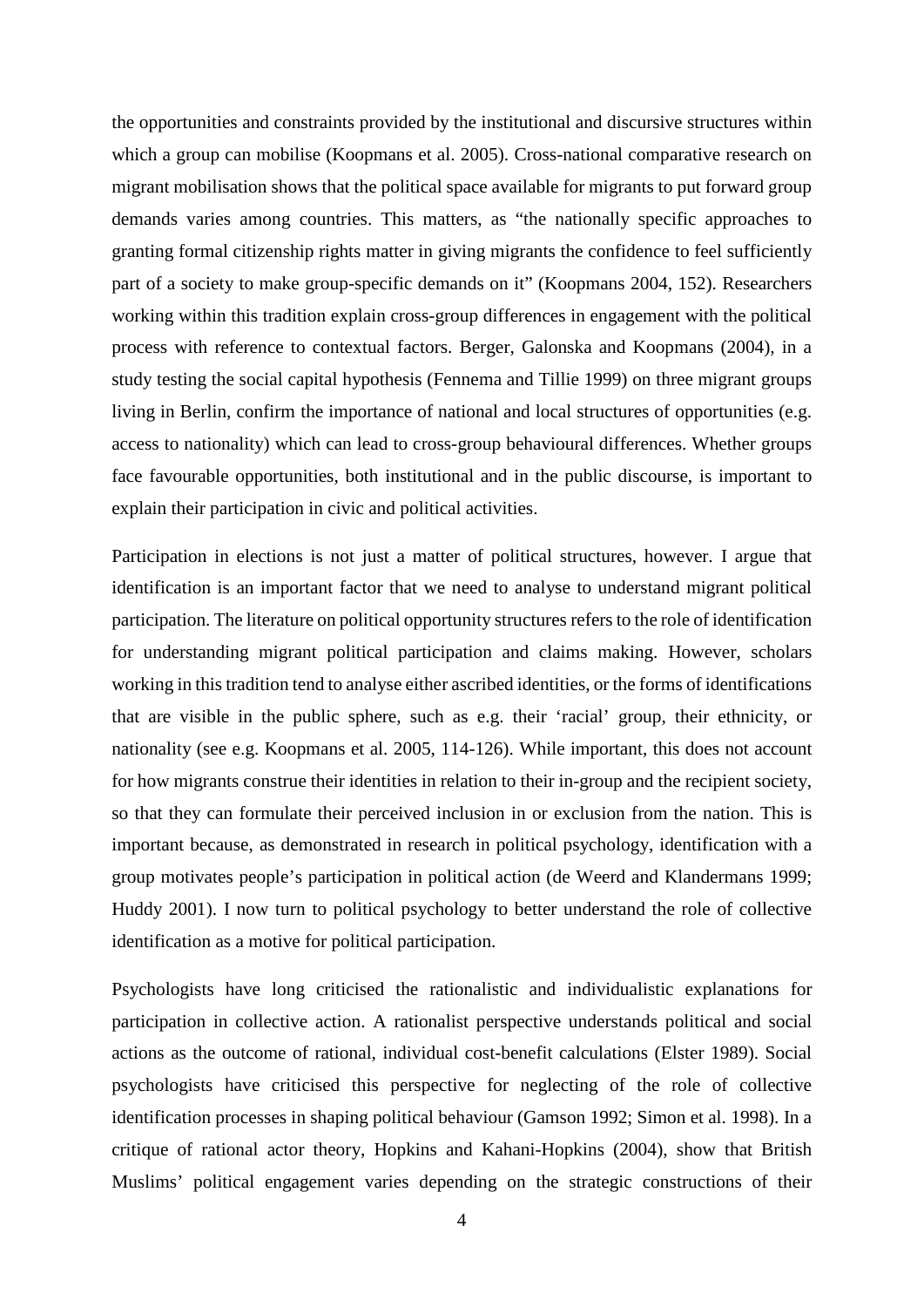religious identity. Muslims' multiple interpretations of the Prophet's life and teachings lead British Muslims to contrasting constructions of what is considered valuable and of the appropriate degree and type of engagement with the wider polity. Their research shows that it is not the individual instrumental rationality to determine Muslims' political activity, but that the latter is shaped by socially shared and created collective self-definition. This criticism is in line with Social Identity Theory and Self-Categorization Theory (Tajfel & Turner 1979; Turner et al. 1987), which argue for the fundamental role of collective identification processes in group behaviour. Today, there is significant research demonstrating that identification with a group predicts willingness to participate in collective action on behalf of that movement (Simon et al. 1998; De Weerd and Klandermans 1999; Simon and Grabow 2010). Scholars working in this field argue that, in order to understand collective mobilisation, researchers need to understand instrumental factors, such as the costs and benefits of participation, as well as factors related to identification with the movement.

In this article, I see engagement in elections as a form of political mobilisation that requires a degree of identification as citizen of the country in which elections are held. Indeed, voting can be an important measure of inclusion because it taps onto the degree to which individuals feel that they should take part in the decision-making process at a very broad level. This type of identification bears similarities with what is known in the literature as 'dual identity' (Gaertner et al. 1993; Dovidio et al. 2007; Gonzales & Brown 2003, 2006). A dual identification requires that individuals see themselves as members of different groups and at the same time part of the same superordinate entity. For instance, migrants could be considered holding a dual identification if they were able to identify with their national group (e.g. Polish) as well as feeling part of the wider national polity (e.g. Britain). To hold a 'dual identity' does not mean that identities are two-dimensional and mutually exclusive. Psychology has demonstrated that individuals identify with several groups simultaneously. These identifications cannot be separated out into discrete strands. Rather, they are the result of complex intersections of cultural, national, religious, ethnic, gendered, and class-related identifications (Hopkins & Greenwood 2013).These multiple belongings can be experienced in different ways and the ability of a person to perform one's multiple identifications as, for instance, Muslim and Swede, depends on whether the wider society validates this dual identification. Hence, dual identification can only arise as the result of self-identification and of the validation of that (dual or multiple) identification by the wider polity (Hopkins 2011). Validation comes from fellow citizens and from institutions, and derives in part from the national discursive structures of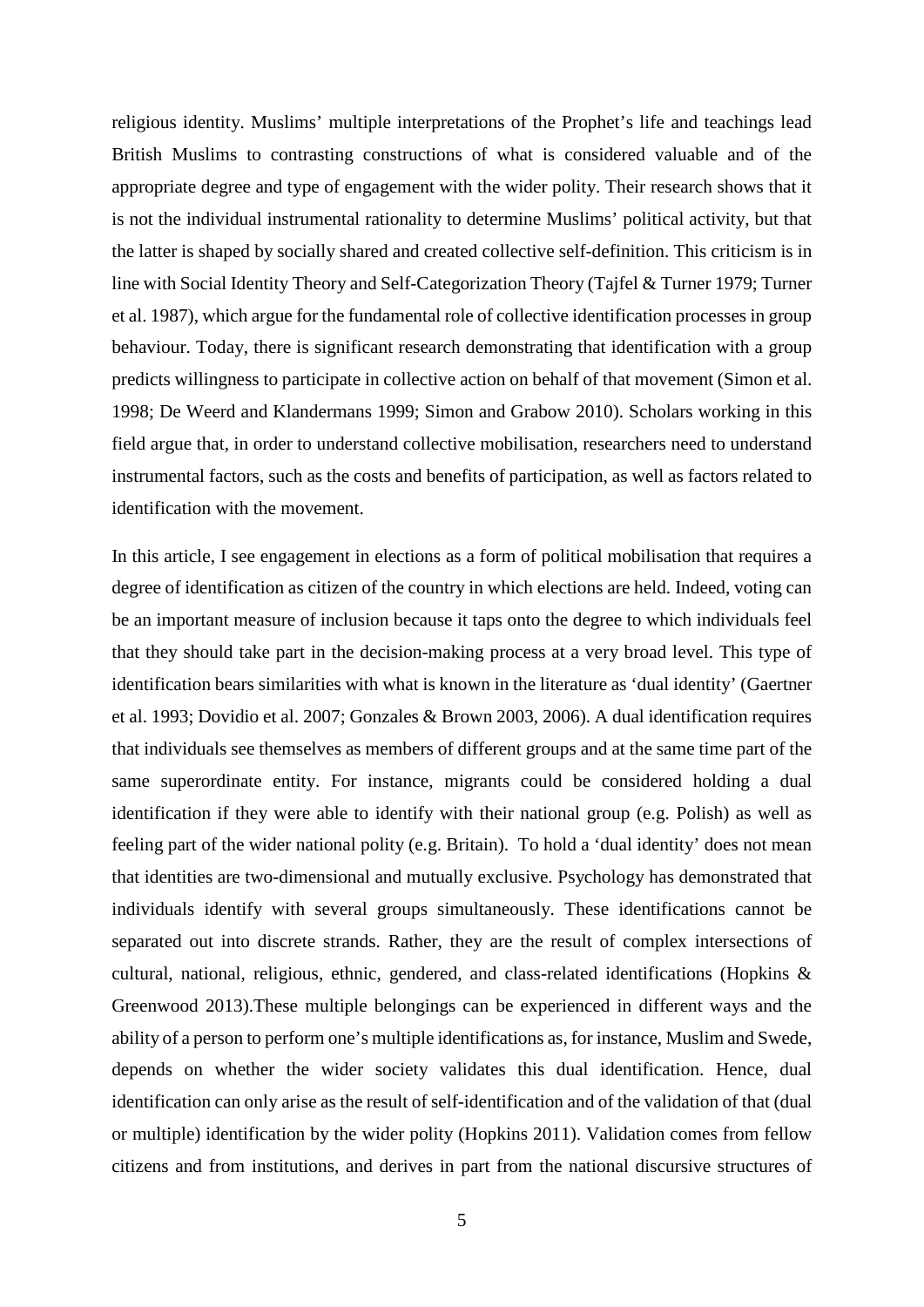opportunities that define 'civic' or 'ethnic' conceptions of belonging (Brubaker 1992). In experimental settings, Wakefield and colleagues (2011) show that these understandings of nationhood can have an effect for how people, who associate themselves with the nation, are treated. A 'civic' understanding of the nation tends to predict an inclusive understanding of who is part of the national community. This is in line with the findings of Pehrson et al. (2009) that an ethnic definition of national belonging predicts stronger anti-immigrant prejudice than a civic one.

To identify as part of the country in which one lives and with the minority group one feels a sense of belonging to, feeds positively into a migrant's perception of satisfaction with her situation, and it is a necessary element to mobilise for political action (Klandermans et al. 2008). Dual identification fosters a perception of entitlement among migrants that may favour participation (Klandermans et al. 2008). Indeed, if members of a minority group perceive themselves to be entitled to the same outcomes as those of the majority society, this is indicative of the former's sense of identification with the supra-ordinate group (Wenzel 2000). It is therefore likely that the stronger a migrant's sense of belonging to the recipient country, the more likely she will feel entitled to the same rights and duties of the majority society. This is supported by survey data. In a study on the implications of people's identification with Britain for their civic attitudes and behaviour, Heath and Roberts (2008) found a strong association between a strong sense of belonging to Britain and turnout in elections.

To conclude, a focus on both the relevant political opportunity structures, and on the role of intersecting identifications, will lend a stronger explanatory power into the research on political participation. The former sets out the criteria which formally shape migrant political participation. The latter tells us if migrants feel part of the recipient society to such an extent that they feel entitled to become politically involved.

## **Data and methods**

In this article I analyse 68 semi-structured interviews conducted between 2011 and 2012 in Malmö and Ealing with Somalis, and Poles who emigrated after the European enlargement in 2004. Table 1 summarises the demographic details of the sample.

# ----- TABLE 1 ABOUT HERE -----

Participants were recruited in language schools, ethnic/national associations, places of faith, and through snowballing. Half of the interviews in Ealing were conducted in English by the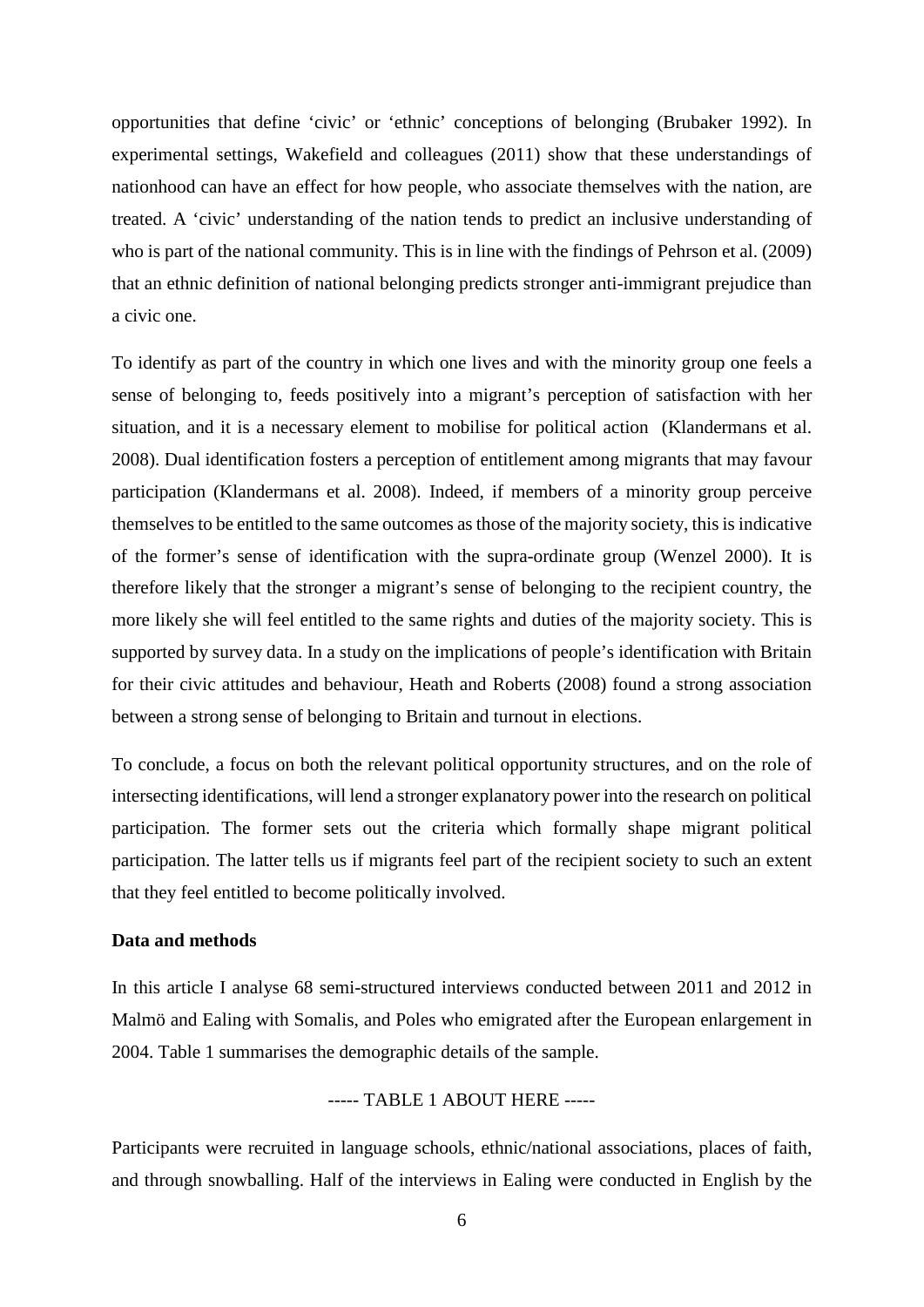author and half were carried out by research assistants in Somali and Polish. In Malmö, most of the interviews were conducted by trained research assistants. The interviews were set up with identical thematic questions prepared for each group. The themes relevant for this article looked at (1) whether the participants had voted in local election in Malmo/Ealing; (2) if they had voted in her home country (where possible); (3) the reasons for their behaviour; (4) if they had or would consider naturalising and why; (5) if they identified with the city and/or the UK/Sweden. Interviews were also held with local policy-makers to gain a better understanding of the political opportunity structures existing in the two cities. The participants' interviews were analysed according to an interpretative approach (Hammack 2011) of how people see themselves as members of a group and how they view their relation to others and to the political environment in which they live. The cities were selected for their demographic similarities as well as for the similar institutional structures concerning Poles' and Somalis' voting rights. The study is double comparative, so that I can compare patterns of political participation between the selected migrant groups in two municipalities within two countries. This allows me to control for group specific variations when it comes to political participation and collective identification.

The majority of the Polish sample is between 20 and 39 years old, reflecting the demographic profile of the post-accession Polish community in the United Kingdom and Sweden. Most of the participants of Somali background are young (between 20 and 29 years old), possibly a consequence of snowballing. To balance this, and to ensure that the data would include both Somalis who grew up in Somalia and those who spent most of their lives in Europe, I recruited older participants as well. Given the large number of Somalis and Poles resident in the two cities, the sample does not aim to be representative of the two groups. However, their responses are informative in as far as their participation in local elections and their identification are concerned.

#### **Local contexts and discursive environments**

Malmö and Ealing are of similar size and characterised by an ethnically diverse population, as shown in Table 2. With a population of 339.300 inhabitants (as of 2011), Ealing is among the largest boroughs of London. It has experienced a large influx of migrants since the 1950s, mainly from the Indian subcontinent, which has resulted in the settlement of significant Indian and Pakistani minorities. Today, 51% of Ealing's residents are non-white, and the Asian/Asian British group is the largest minority (29.6%) (ONS 2011). Following the enlargement of the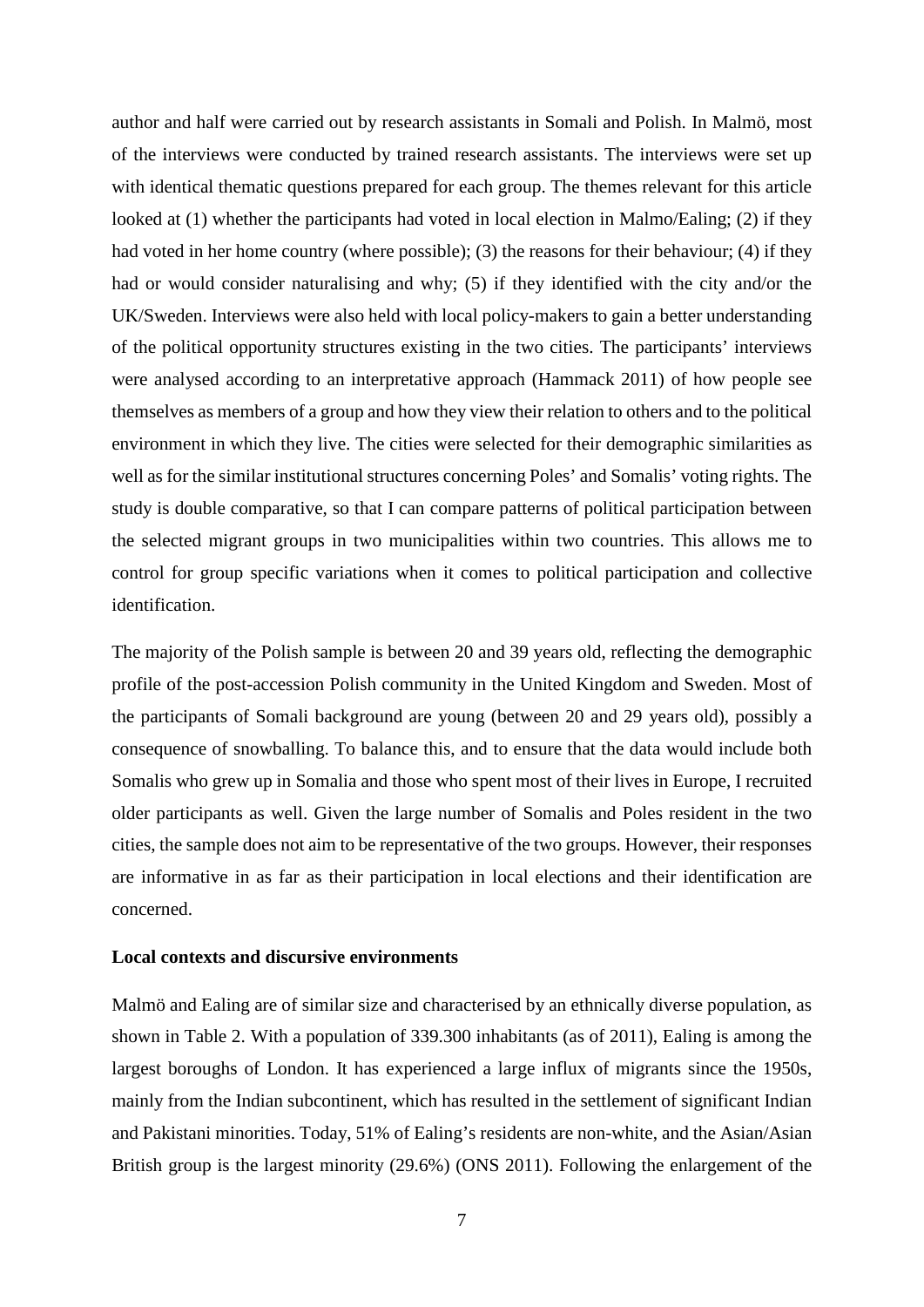EU in 2004, the already established Polish community increased significantly. The 2011 Census shows that there are 21.500 Polish citizens living in Ealing (ONS 2011). Somalis arrived in Ealing in large numbers in the early 1990s following the civil war. According to the 2011 census, 6.468 people resident in Ealing are born in Somalia (ONS 2011). This does not account for those who identify as Somalis but who are born in the UK, or elsewhere in Europe, or in refugee camps. Estimates consider that between 11.000 and 15.000 Somalis live in the borough (Cole and Robinson 2003).

Malmö is the third largest city in Sweden, with a total population of 305.033 (as of 2012). It has been the destination of labour migration until the 1970s. Currently, the city hosts a highly diverse population, with the majority of migrants coming from non-European countries (although four of the five largest national groups are European). Poles constitute a large group in Malmö and migrants who arrived after 2004 joined an already settled Polish community. Although Sweden has in recent years emerged as a major host country for Somali refugees, Somalis only make out for a small percentage of the foreign population in Malmö.<sup>[2](#page-7-0)</sup> Over 60 percent of Somalia-born people arrived in Malmö since 2000 and almost 50 percent since 2006 (Open Society Foundation 2014).

# ----- TABLE 2 ABOUT HERE -----

Both cities are located in a national context which is recognised within the literature as adopting cultural pluralist or multicultural approaches towards migrant integration, albeit in different ways, with British 'Race Relations' and Swedish 'multiculturalism' (Castles and Miller 1998; Koopmans et al. 2005). Migrants in Britain have been recognised since the end of the Second World War as ethnic and racial minorities who merit state support and differentiated treatment in order to overcome barriers in their exercise of citizenship (Meer and Modood 2013). This legal framework, which is in line with a 'civic' citizenship model, has been paralleled by a pluralist approach to cultural differences which allows different ethnic groups to follow a variety of cultural patterns in the private domain. Sweden is internationally renowned as officially and successfully promoting multiculturalism (Castles and Miller 1998) and for adopting a 'civic' model of citizenship (Weldon 2006). Migrants have been able to enjoy the same social and economic rights as natives, and they have been enabled to preserve their culture and language in Sweden. Since the mid-1990s Sweden's integration policies have moved from an approach that guaranteed group rights, to one that calls for individual integration (see Skr

 $\overline{a}$ 

<span id="page-7-0"></span><sup>&</sup>lt;sup>2</sup> Most Somalis in Sweden have settled in Gothenburg, Stockholm and Örebro.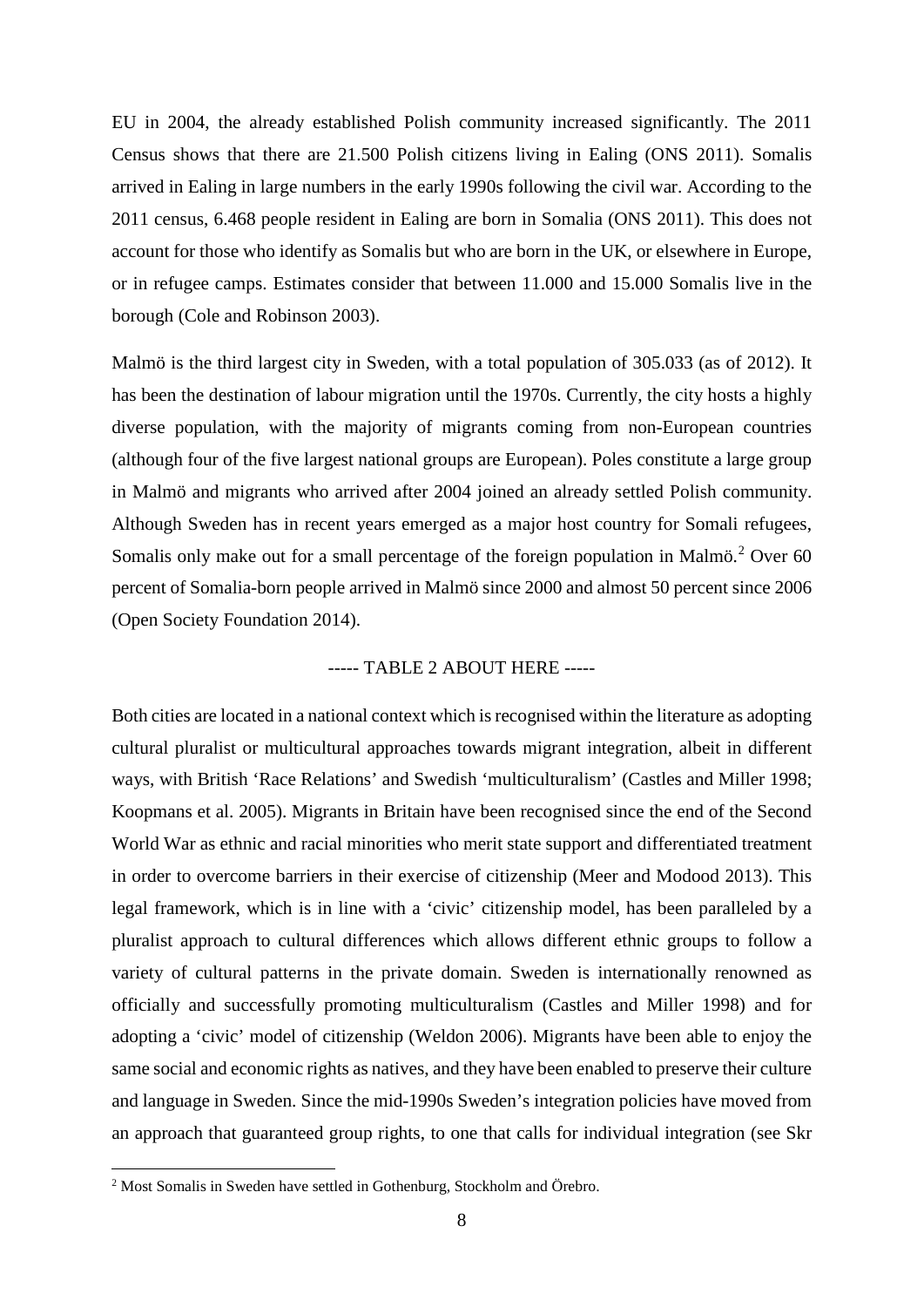2009/10:233). Today, integration policies stress the importance of employability, entrepreneurship and ethnically run small companies, and see migrants as a flexible resource for regional economic growth (Scuzzarello 2014).

When it comes to political and citizenship rights, in the UK a person can register to vote at local elections if she is British, Commonwealth, or EU citizen. Those who fall outside these categories are not eligible to vote or run for elections at the local level. In Sweden, foreign citizens are, since 1975, granted the right to vote in local elections after three years of residence. This waiting period was removed in 1998 for EU citizens, Norwegians and Icelanders. Nor the UK or Sweden applied transitional rules for migrants coming from the ten new European Union member states in May 2004. This means that the Poles we have interviewed had access to civiclegal, political, and social rights in the same way as any other EU citizen.

The rules for eligibility for citizenship in the UK have changed over time. While until 1983 the country adopted the principle of *jus soli*<sup>[3](#page-8-0)</sup> in full, those born after 1 January 1983 are considered British citizens only if one of their parents is either a UK citizen or a legal resident. Those born abroad can naturalise after five years of legal residence<sup>[4](#page-8-1)</sup>. Since 2005, an applicant also has to meet the knowledge of English and life in the UK requirements. Citizenship in Sweden is based on the *jus sanguinis*[5](#page-8-2) principle, but its naturalisation rules are among the most liberal in Europe (Bevelander and Pendakur 2009). Since the 1970s, foreign citizens have been able to naturalise after five years or residence (or four years for refugees) $<sup>6</sup>$  $<sup>6</sup>$  $<sup>6</sup>$  and no tests are required. If the</sup> applicant cannot retrieve the necessary legal documents from her home country (because of war, for instance), she can apply for Swedish citizenship only after eight years of continuous residence. This affects Somali refugees, among others. There are normally no restrictions in the United Kingdom and in Sweden for dual nationality.

The representations of Poles and Somalis in the public discourse in the two municipalities are similar. Somalis are often portrayed as a problem community, as the policy-makers I have interviewed suggest.

**.** 

<span id="page-8-0"></span><sup>3</sup> *Jus soli* is a principle of nationality law by which citizenship is determined by place of birth.

<span id="page-8-1"></span><sup>&</sup>lt;sup>4</sup> Time requirement is reduced to three years if the applicant is married to or a civil partner of a British citizen.

<span id="page-8-2"></span><sup>&</sup>lt;sup>5</sup> *Jus sanguinis* is the principle of nationality law by which citizenship is determined by having one or both parents who are citizens of the state.

<span id="page-8-3"></span> $6$  Citizens from other Nordic country have a residence requirement of two years.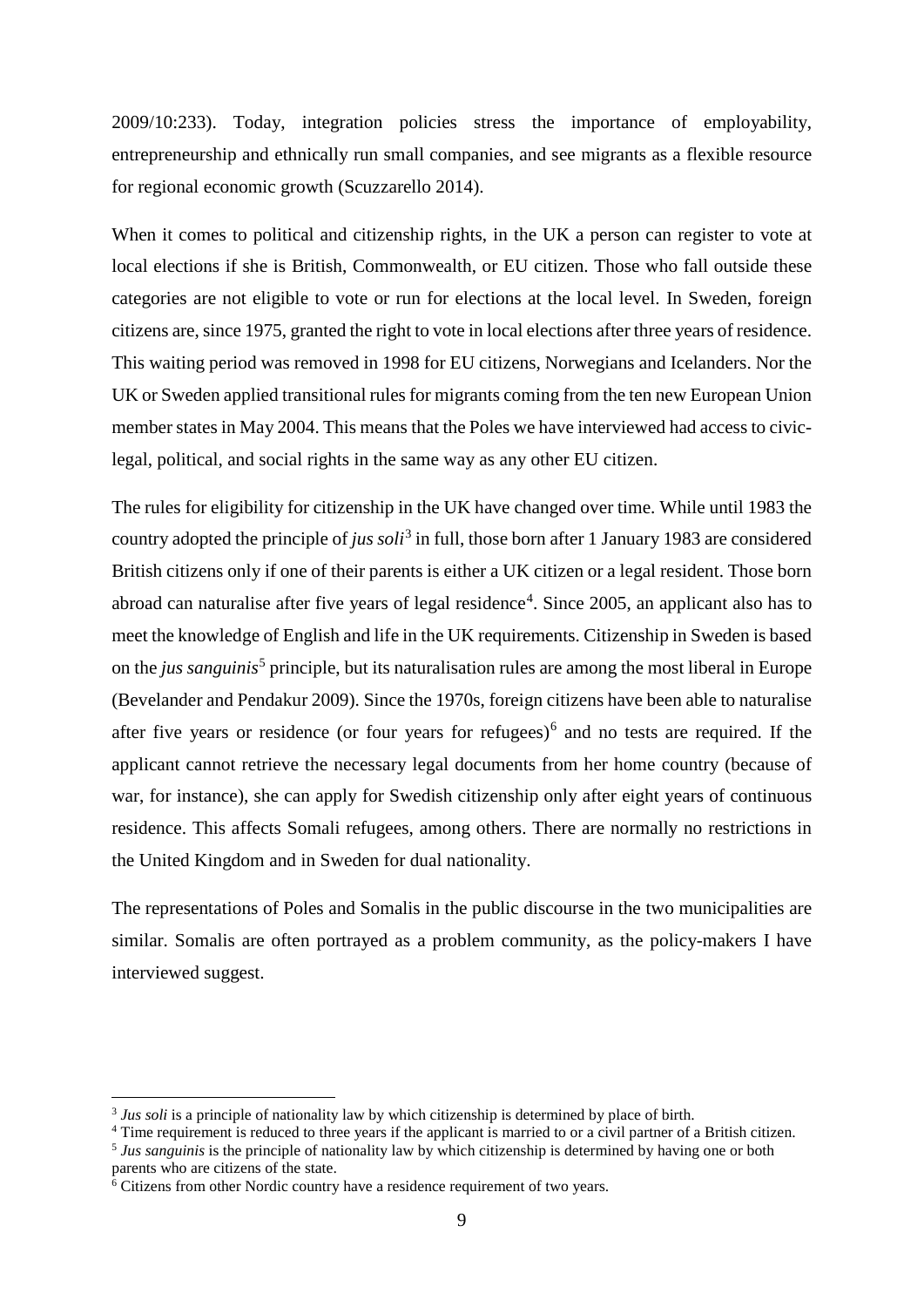I think there are some [communities] that slip under the radar. At the moment the Somali community has sort of drifted in the last 5-10 years and the population is steadily growing. (Ealing-POL1)

Somalis, because of a whole range of factors […] have difficulties to integrate in the society, get a job and be independent. (Malmö-POL1)

High unemployment rate, risk for engaging in criminal activities, and especially radicalization, self-segregation within the urban space, and tribalism, are a few of the reasons mentioned by policy actors which, to them, can explain Somalis' lack of integration. The employment level among Somalis in Sweden and in the UK is about 20%, with higher unemployment rates among women (Abdirahman et al. 2011), and Somali children have been consistently at the bottom of achievement tables, suggesting potential problems of integration in the education system (Sporton and Valentine 2007; Gärdqvist 2010).

Poles instead are perceived as integrated in society.

Generally it [the influx of post-enlargement Poles] has been very good. [...] certainly from an economic perspective: a lot of Polish people coming over and got involved in different trades that have been in the decline for English people. (Ealing-POL1)

They [Poles] are so well integrated that one doesn't really notice them. (Malmö-POL1)

By and large, policy-makers in the two cities are positive about Polish migration. Their contribution seems to be mainly economic, as stressed in the quotes above. Their employment rates in both countries have been very high, they are generally praised for their strong work ethics, and the educational attainment of Polish pupils is as high as the average, if not higher (Sumption et al. 2009; Wadensjö 2012; Geay et al. 2013; Gärdqvist 2010). In the analysis I will discuss if these perceptions of Somalis and Poles respectively are reflected in how the participants construe identification with the recipient society.

# **Political participation – do Somalis and Poles vote?**

In the following three sections, I analyse the interviews we conducted with Poles and Somalis. I first describe the respondents' expressed intentions to participate in local elections. The following section explores participants' constructions of their collective identification. More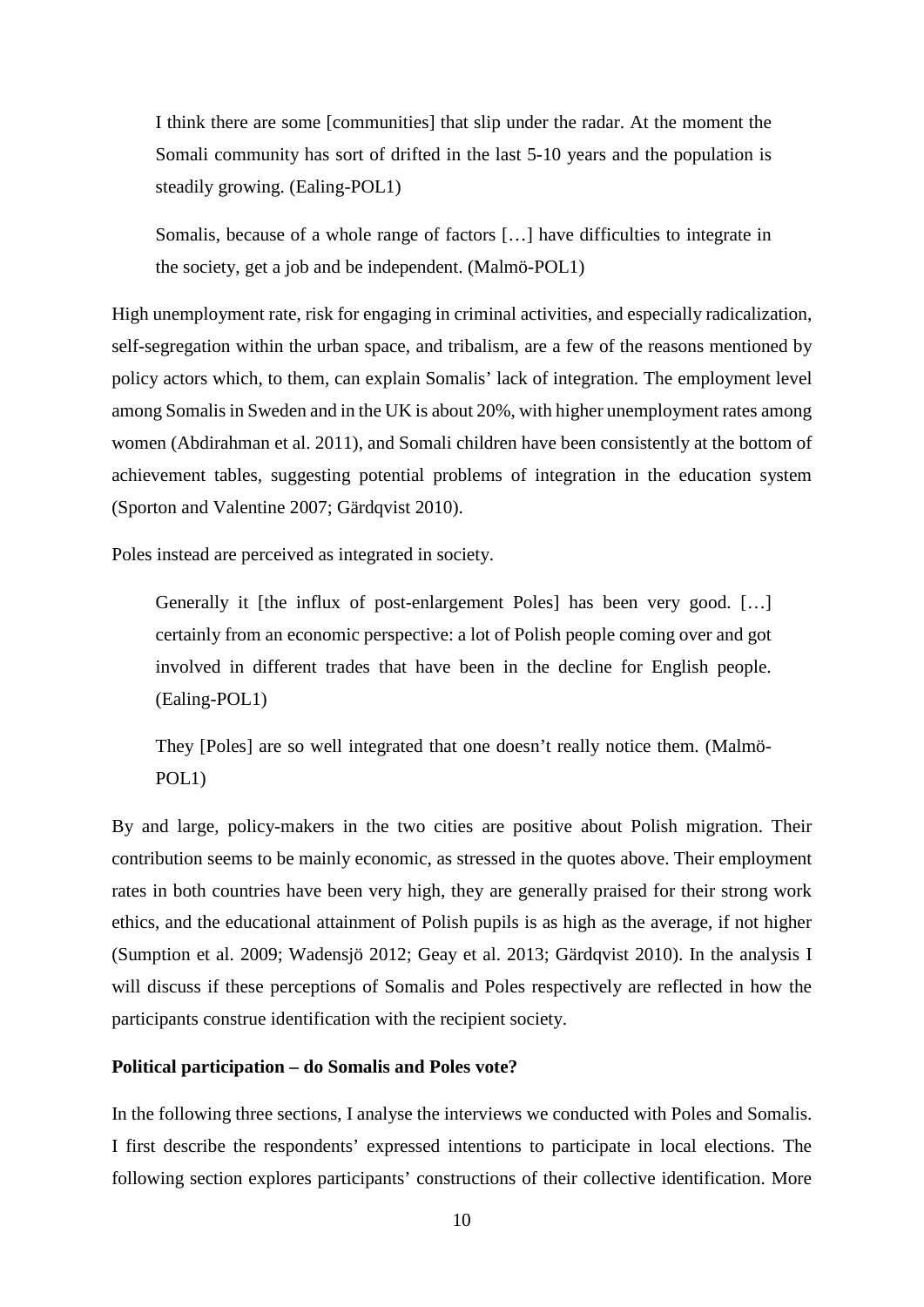specifically, I focus on the diverse accounts of inter-identification synergies, and explore the varying degree of identification with both the minority group and the majority group simultaneously.

Whether migrants are voluntarily involved in broad political activities, such as voting, is a sign of inclusion in the recipient society. Given the policy-makers' understandings of which community is better integrated, we expected that Poles exercise their right to participate in local elections to a larger extent than Somalis, who are considered a marginalised community. My data shows the opposite pattern. When asked if they have voted at local elections, only three Polish participants on a total sample of 30 say they had. The others seem uninterested or unaware of their rights.

No [I never voted at local elections]. Why not? Because I'm not interested in it at all. I don't know who's doing what, I don't know anything about the political life. (Polish woman, 30–39 y.o. Ealing)

I didn't know that I have a right to vote and even if I had known I wouldn't have used this right 'cause I don't feel a citizen of this country. […] [I vote in Poland] Because is my responsibility towards my country […] I think that my one vote is very important. 'Cause many say that one vote doesn't change anything, I strongly believe that it changes a lot. (Polish woman, 20-29 y.o. Malmö)

Despite not voting at local elections in Ealing or Malmö, the vast majority of the respondents had voted and still votes in Poland, because, as the woman in Malmö said, it is her responsibility to participate in elections. In Ealing and Malmö, naturalised Somalis seem to be more politically active than those who had not naturalised, and are more inclined to value participation in local elections, as expressed by these women.

Yes I did [vote], because I want to participate in where I live. And be part of it. (Somali woman, 40–49 y.o. Ealing)

When you live in a country, and have the right to vote, there is no reason not to vote. […] since I lived half of my life here in Sweden, that's why I feel also as part of Sweden, part of the Swedish people (Somali woman, 40-49 y.o. Malmö)

Among the Somali respondents in Malmo, only five voted although nine had naturalised. Some were unaware of their rights, as for instance this woman,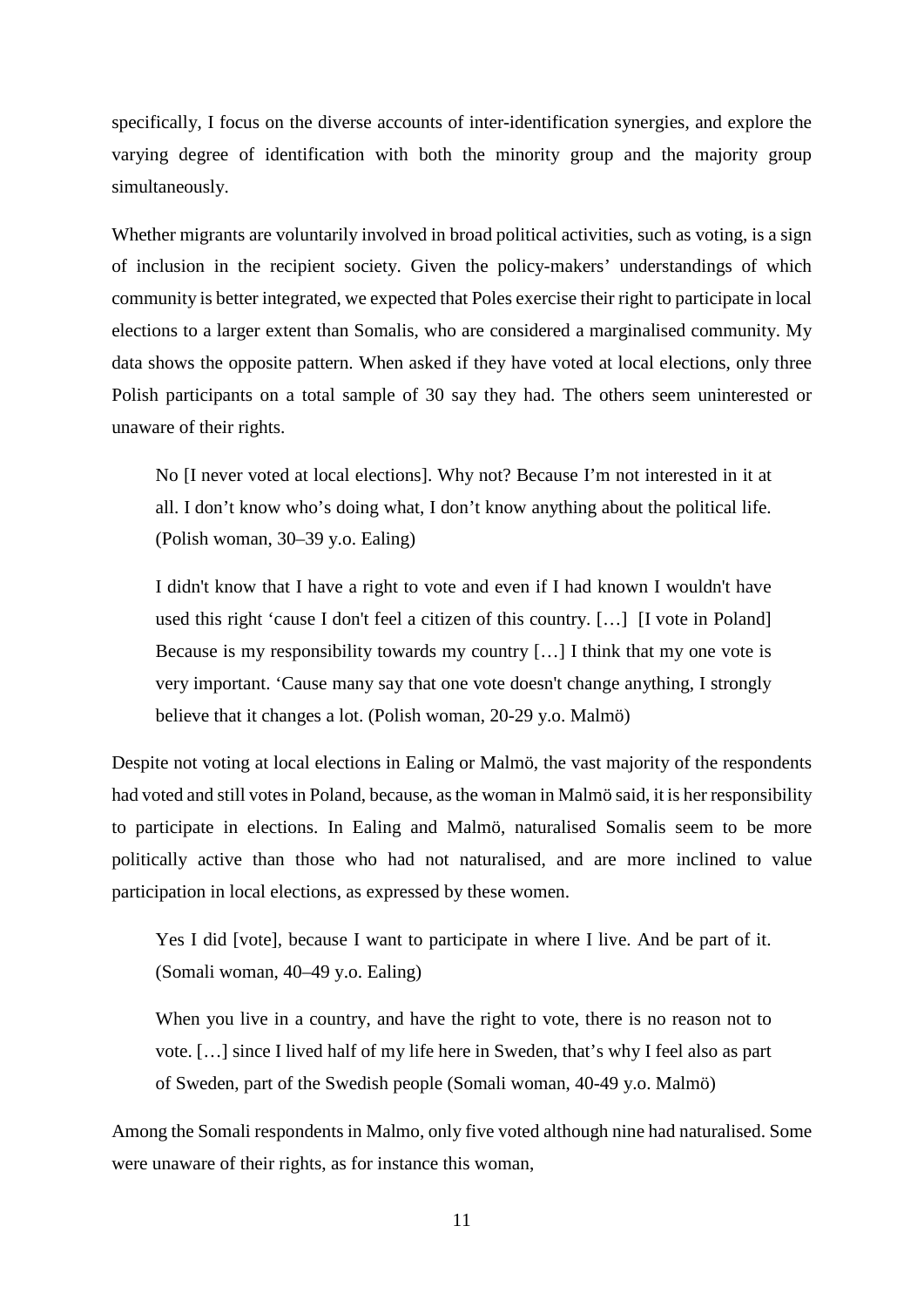I haven't participated in anything because I'm not a Swedish citizen yet. But probably I will be able to participate in local elections in a few years. (Somali woman, 30-39 y.o. Malmo)

The low degree of participation among the interviewees can be explained in two ways. One has to do with the lack of knowledge of their rights. Several respondents did not know that they have the right to vote in local elections. In fact, any resident can vote at local elections in Sweden, and EU citizens can vote in local elections in both countries. The misinformation regarding migrant voting rights points at a failed dialogue between migrants and the local and national institutions. This contributes to a democratic deficit that sees migrants at the margins of the polity where they live and not fully involved in them. The second explanation could be related to their identification with their mother country and the recipient society respectively, as suggested by the Polish woman quoted above. Somalis often refer to Somalia as their home country, but they are not able to exercise their voting rights there. Naturalisation contributes to enhance their identification as British or Swedish citizens and affects their political behaviour. Poles instead identify strongly with Poland and feel that their civic allegiance is with their homeland. This shapes their political behaviour.

#### **Dual identity and participation**

The cross-national, cross-group comparison at the heart of this study shows that, despite similar institutional structures, there are intra-group variations in voting behaviour. Somalis participants in Malmö tend to vote to a lesser degree than those in Ealing, while the Polish interviewees usually do not participate in local elections at all. Partly, many Somalis in Malmö do not know that they can vote at local elections. Another factor which may explain this is the degree to which Somalis identify with their society of residence, i.e. the degree to which they have been able to develop a dual identification. In this section I examine whether the respondents identify with the majority society, as well as their in-group and if this dual identification has an effect on their political behaviour.

In Malmö and Ealing, Poles tend to give similar answers about the perceived valence of naturalizing, exemplified by the quote below.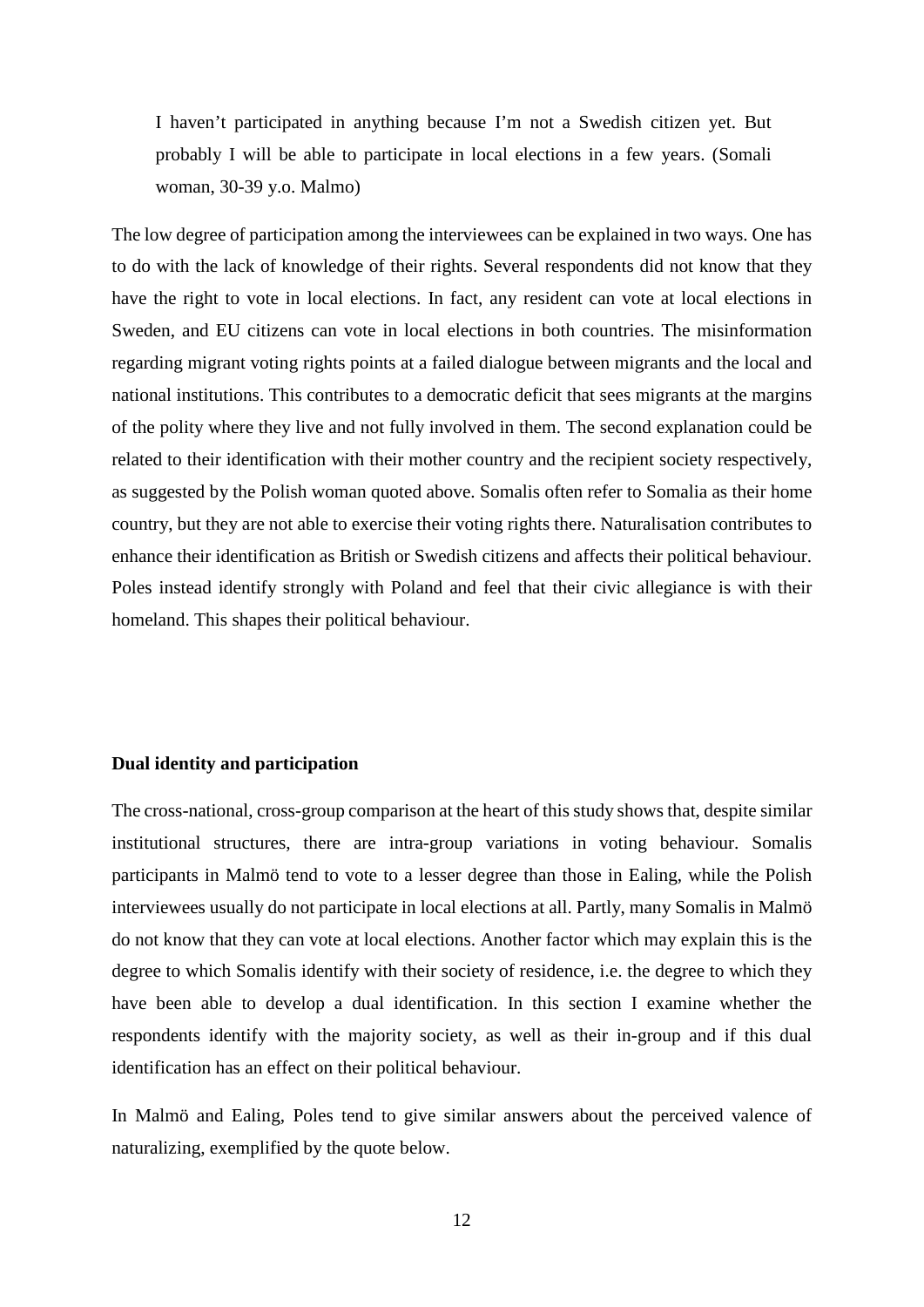People have suggested that I should consider [becoming a British citizen]… at this point I can't see why… so much paperwork and it costs as well. I'd rather spend the money on holiday. (Polish woman, 30-39 y.o. Ealing)

As Europeans, Poles benefit from the opportunity to freely travel, live and work in Europe. They do not see any advantage in naturalising and the cost of doing so seems high to many, as the woman above suggests<sup>[7](#page-12-0)</sup>. Generally speaking, Poles declare a strong sense of identification with their hometown or with Poland, and the lowest with their country of residence (Scuzzarello forthcoming). Most participants express an attachment to their national identity, which is a source of pride

I am Polish, one hundred percent Polish. I'm proud to be Polish. (Polish man, 20- 29 y.o., Ealing)

When asked if they feel they belong to Ealing or Malmö respectively their responses differ. The respondents in Malmö express a feeling of alienation. For example, one man explained,

No, I don't feel at home here. I feel a stranger all the time. All the time… that's why I told you that I don't feel part of this community now because… and it's not because I don't know the language so well. […] it's because how people around me behave. (Polish man 40-49 y.o. Malmö)

The interviewee has lived in Malmö for two years with his family, yet he cannot fully feel that he is part of it. He partly blames the Swedes' unwillingness to establish relationships with Poles. In Ealing, the response is different, as the participants express an idea of belonging to the city of residence.

Yeah, I do [belong here]. That's why when someone asks me where I am from, I say I'm Polish living in London, because that's part of my life. (Polish woman, 30- 39 y.o. Ealing)

When I went to Poland for three weeks for Christmas I started missing London after two weeks. My life is here at the moment. (Polish woman, 30-39 y.o. Ealing)

 $\overline{a}$ 

<span id="page-12-0"></span><sup>&</sup>lt;sup>7</sup> As of 2015, the cost for an adult applying for British citizenship is of £1809.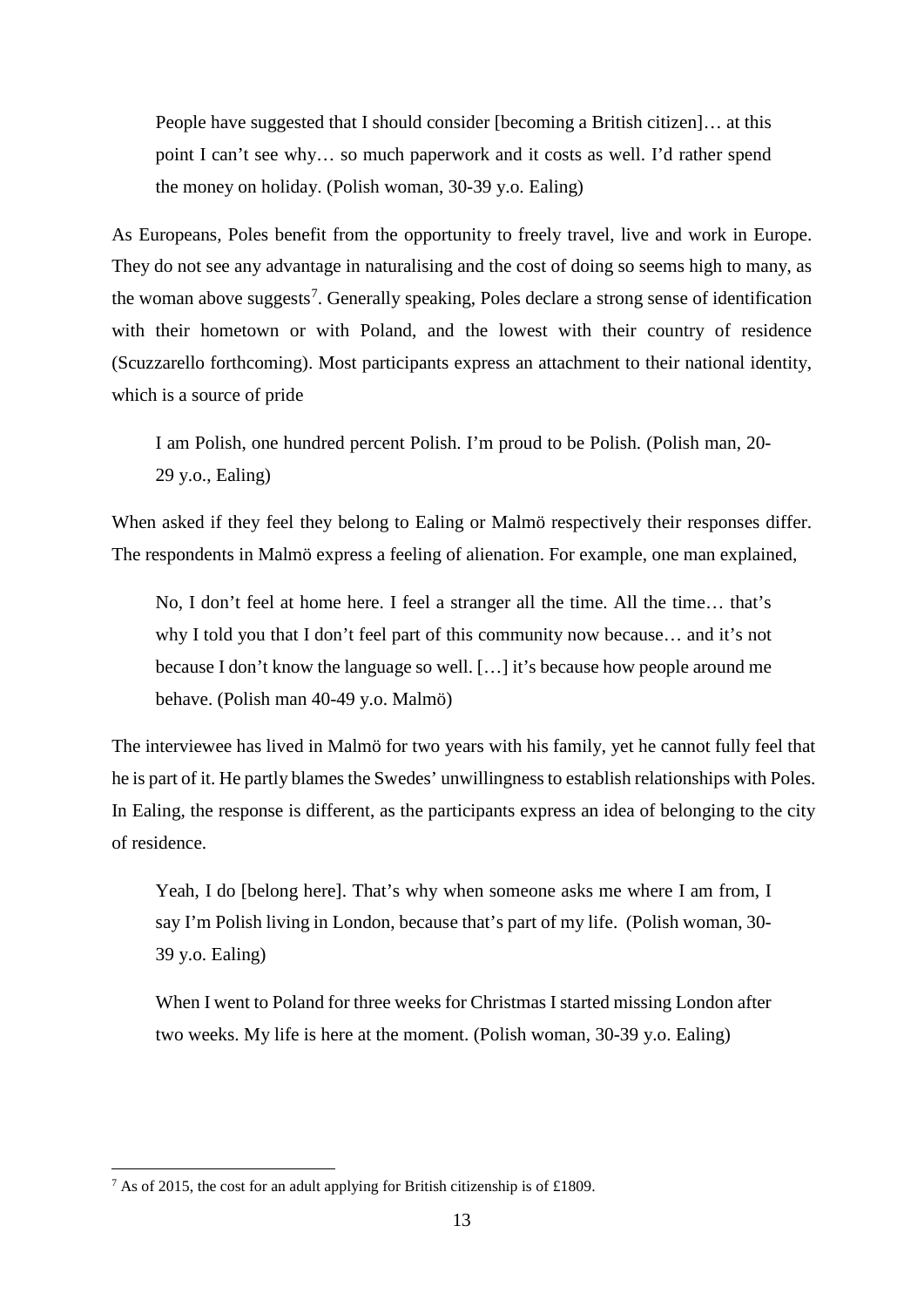In elaborating upon such feelings, participants often mentioned London as a stronger reference point for them than Ealing. Its diversity has enabled them to feel at home. For instance, this woman says

This is London, everyone is here and this is normal. I cannot tell if I like it or not, I don't look at it this way. I got used to it. At the beginning I was shocked, but now it's normal. (Polish woman 30-39 y.o. Ealing)

London is quintessentially an immigrant city, very different than other parts of Britain. Migrants have shaped the socio-political, economic and cultural character of the city over the decades. This has created an environment which is possibly more welcoming to immigrants than other cities, which may have experience mass-migration flows more recently. This is challenging to some, as the quote above indicates, but it nevertheless creates a space within which migrants can try their luck and settle.

Somalis perceive and enact their identities differently. In both cities they identify primarily as Muslims.

I'd say I'm Somali second and Muslim first. (Somali man, 40–49 y.o., Ealing)

The bottom line is that I'm Muslim, I feel like a Muslim. It shows in how I dress, with long dresses and the hijab I wear. (Somali woman, 40-49 y.o. Malmo)

The religious basis of Islamic belief makes it a primary form of identification, above national or cultural allegiances (Scuzzarello forthcoming). The interviewees have a different perception of what it means to be a citizen of the UK or Sweden. To Somalis in Sweden, naturalisation is important as it enables them to be more mobile. They could travel freely and they could apply for jobs in other countries,

If I were to become Swedish citizen a lot of things would be easier. There are a lot of places which lock you out if you aren't Swedish. […] for instance, if I couldn't find a job in Sweden I could look for it elsewhere in Europe (Somali man, 20-29 y.o., Malmö)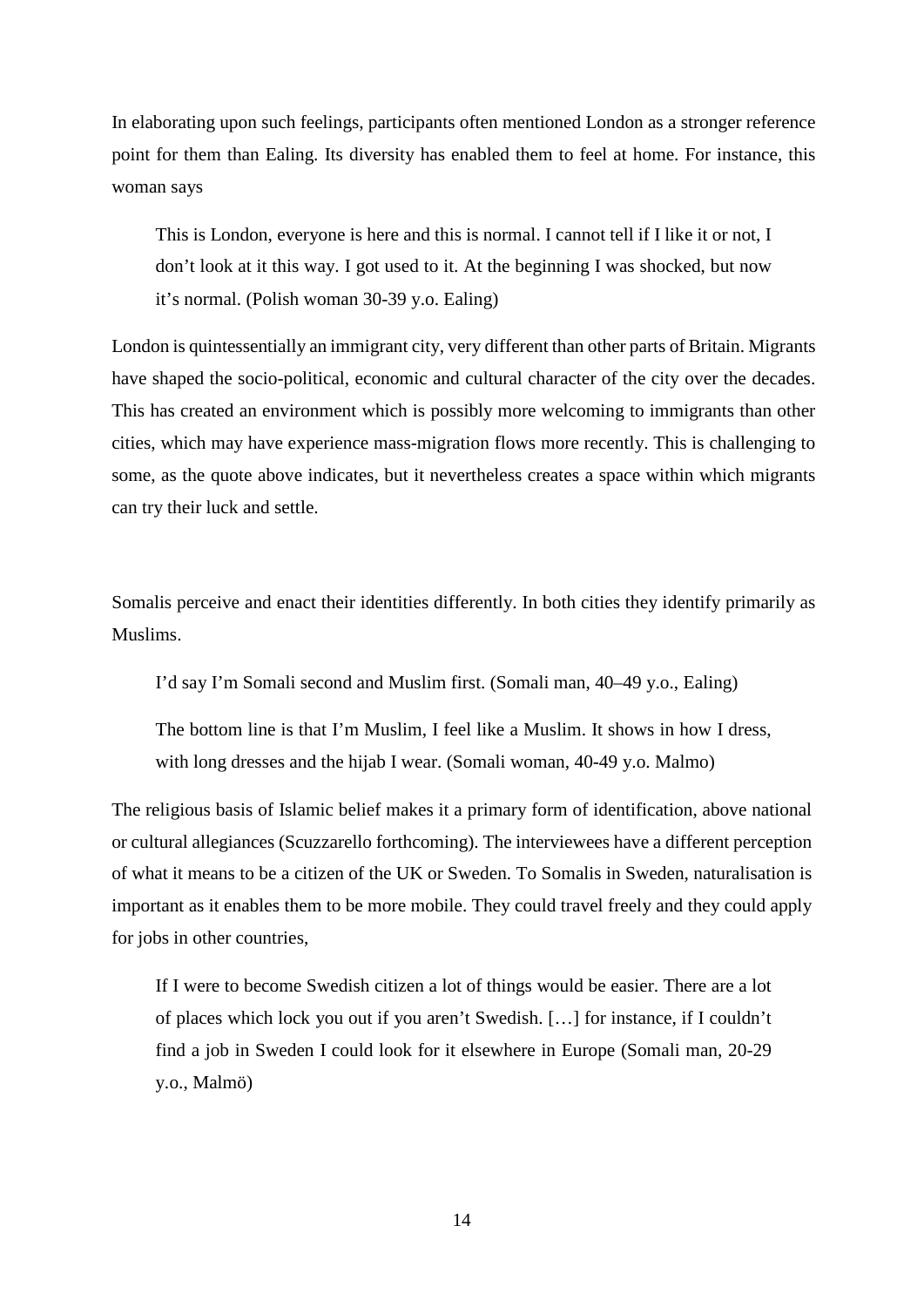To be Swedish seem to primarily fulfil a functional role, rather than being the expression of Somalis' sense of identification. In the perception of one interviewee, naturalisation will also bring inclusion,

[Swedish citizenship] would make things easier, and moreover I'd become a Swedish man […] I am not a Swedish man yet. When I get Swedish citizenship then I'll be a Swede, and then I'll go after [sic!] my rights and say what's right and wrong. Now they [Swedes] say 'you're not Swedish yet' (Somali man, 40-49 y.o, Malmo)

This participant, as many others, feels excluded by the Swedish society and thinks that nationality acquisition would legitimise his membership in the national ingroup. At the same time, during the interview he is also adamant to point out that he is well integrated and that he belongs to the city. In fact, all the respondent identified as '*Malmöit'*[8](#page-14-0)

Contrarily, young Somalis in Ealing express quite clearly that citizenship is something that taps into their sense of self and to be proud of,

To be a UK citizen [means] I don't know… I'm quite proud of being British (Somali man 20-29 y.o. Ealing)

Young Somalis see citizenship as the confirmation of the fact that they are Muslims, Somali, and Brits and that they have the same duty to contribute to society as any other citizen, as this interviewee points out.

What does it mean to be a UK citizen? To contribute to society and to be part of it, really, not just sitting back (Somali woman, 20-29 y.o. Ealing)

This illustrates the intersectional character of young British Somalis' identifications. The quotes above suggest that the respondents feel able to express their multiple national, religious and ethnic identifications in the public sphere, and that these are mutually constitutive. Voting could be their way of performing their national British identity. This is mediated by their identification as refugees, as this woman explains:

I've been exposed to politics and foreign affairs from a very young age. Being a refugee and my family living off the state, the people we vote for are important. So

 $\overline{a}$ 

<span id="page-14-0"></span><sup>8</sup> *Malmöit* is a term used to describe the people of Malmö.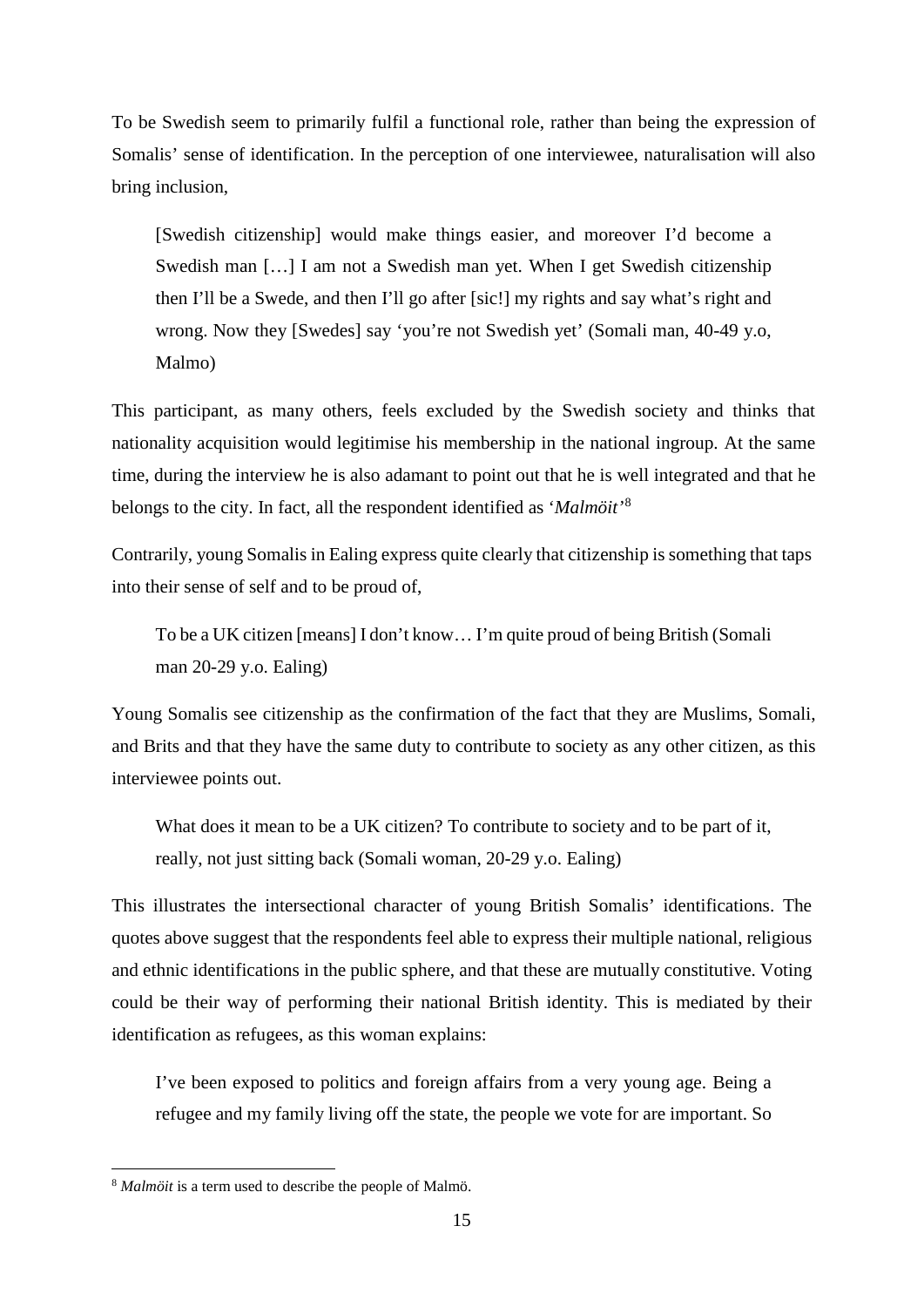we've always voted Labour and so my family has always voted. (Somali woman, 20-29 y.o. Ealing)

My data seem to indicate that identification with the recipient society is a significant factor that impacts on migrants' decision on whether to participate in local elections or not. Poles, who do not identify with the recipient society, do not participate in conventional politics there - but feel however it is their right and duty to vote at elections in Poland. Somalis who identify with the country in which they live, tend participate in local elections because they feel entitled to do so as British citizens. Their identification as refugees seems to have an effect on their political behaviour. As the woman above indicates, being a refugee and losing the right to vote in her home country, has led her and her family to value participation in elections and to become aware that the electoral outcomes will affect them directly. Those who have not naturalised are not interested in participating in conventional politics and tend not to identify as members of the wider society. This could be a reaction of the lack of social recognition of their belonging to the recipient society. In the next section, I show that the socio-political context in which the two migrant groups live is a contributing factor to the development of a sense of dual identification.

## **The importance of opportunity structures for dual identification**

My data shows cross-national variations in Somalis' voting behaviour. The respondents living in Ealing seem to be more likely to participate in local elections than their Swedish counterparts, even if they can benefit from the same opportunities to vote in local elections. One of the reasons for this difference seems to be the degree to which Somalis in the two municipalities have been able to develop a dual identification.

The UK provides an environment where Somalis can preserve their religious and national identifications, while also identifying with the wider British society. Numbers help in creating a sense of belonging to the environment in which the participants live, as this woman says.

No, [I don't feel an outsider]. Because I see a lot of my own people around - Somalis. (Somali woman, 20-29 y.o. Ealing)

British multiculturalism seems to be another important factor. In the UK, Somalis can cultivate their Muslim and Somali identifications as well as their British one, as emphasised by these participants.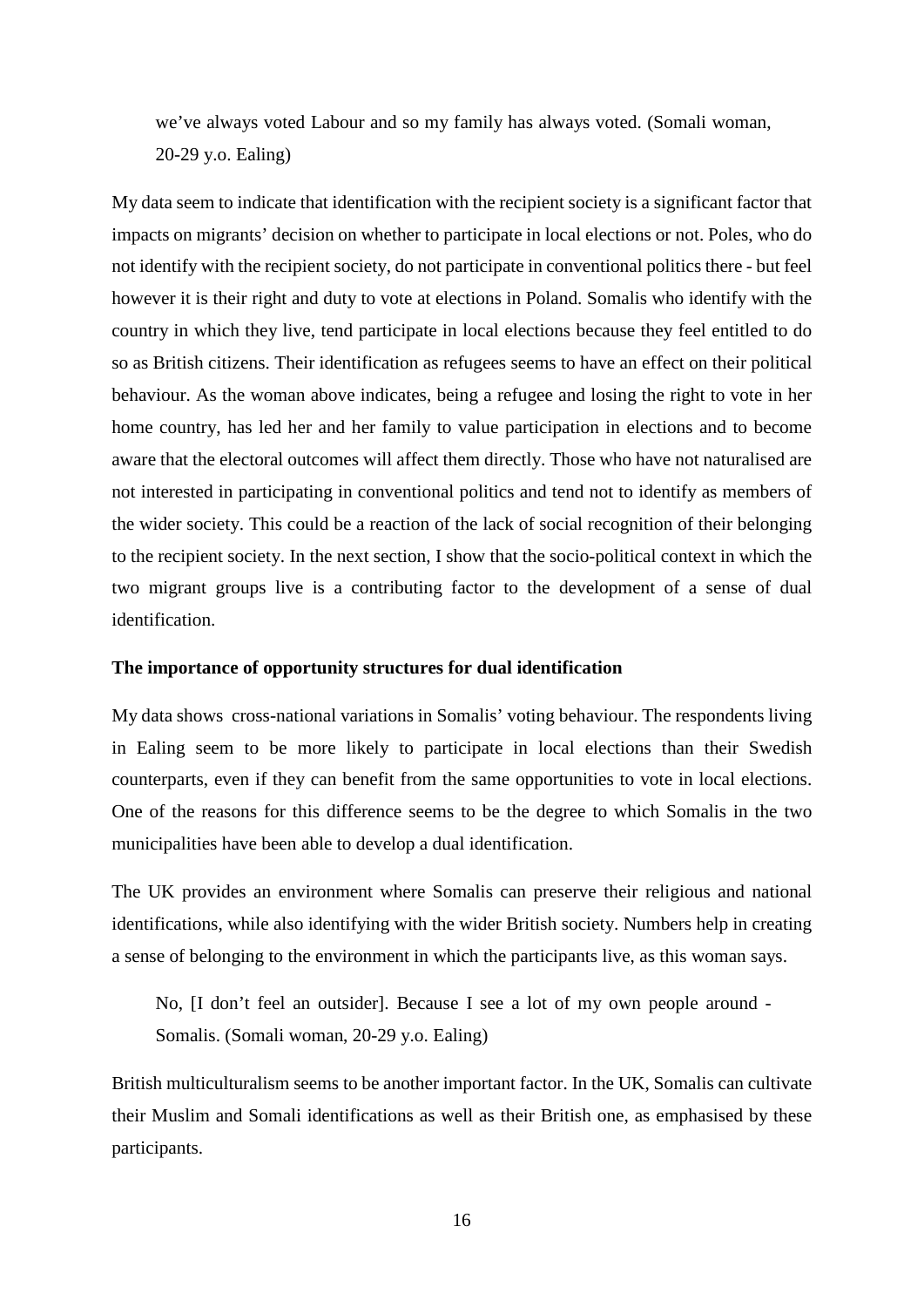There is something called British Muslim [here] and that's normal for [the English]. Muslims having the mosque and halal meat, Eid celebrations and that's a normal thing. [It makes you feel] comfortable and a party of them you are recognised as…and that means you're also going to be part of that [country]. (Somali man, 50- 59 y.o. Ealing)

In Ealing culture and religion define what you do, how you do it. I think this has a lot to do with British society allowing multiculturalism. It's not like that in other countries in Europe (Somali woman 20-29 y.o. Ealing)

Both respondents explicitly refer to the British political opportunity structure and to British multiculturalism in particular. They describe it as an important element which enables them to express and live out their religion and at the same time identify with the wider polity. The British 'civic' model of citizenship could be a factor that has helped Somalis' inclusion in the British polity. The dual identity as British and Muslims puts the British Somali respondents in the position of being both citizens and members of a particularistic social group and their multiple identifications are socially validated.. This makes them aware not only of the shared grievances that they may face as Muslims in Britain, but also of their rights to social support for their claims. The fact that Somali participants in Ealing express a sense of belonging to British society leads them to perceive themselves to be entitled to the same outcomes as white Brits, as the quotes below show.

Yes [I have voted at local elections] because I'm British. I don't have the choice to say no. So I like election and be part to [*sic!*] the country. (Somali woman, 40-49 y.o. Ealing)

Yes [I voted at local elections because] I have the [same] rights as anyone who's a citizen of the UK (Somali man, 60-70 y.o. Ealing)

The sense of entitlement to which the last quotation refers, could be a factor which may contribute to a more complete understanding of political participation among migrants.

The analysis of my interviews with Somalis in Malmö leads me to infer that they have not been able to create a superordinate social identity as Swedes while maintaining a distinctive group identity. One respondent, who had lived in Sweden since he was three years old, talks about this lack of recognition and the consequences it has for his sense of self.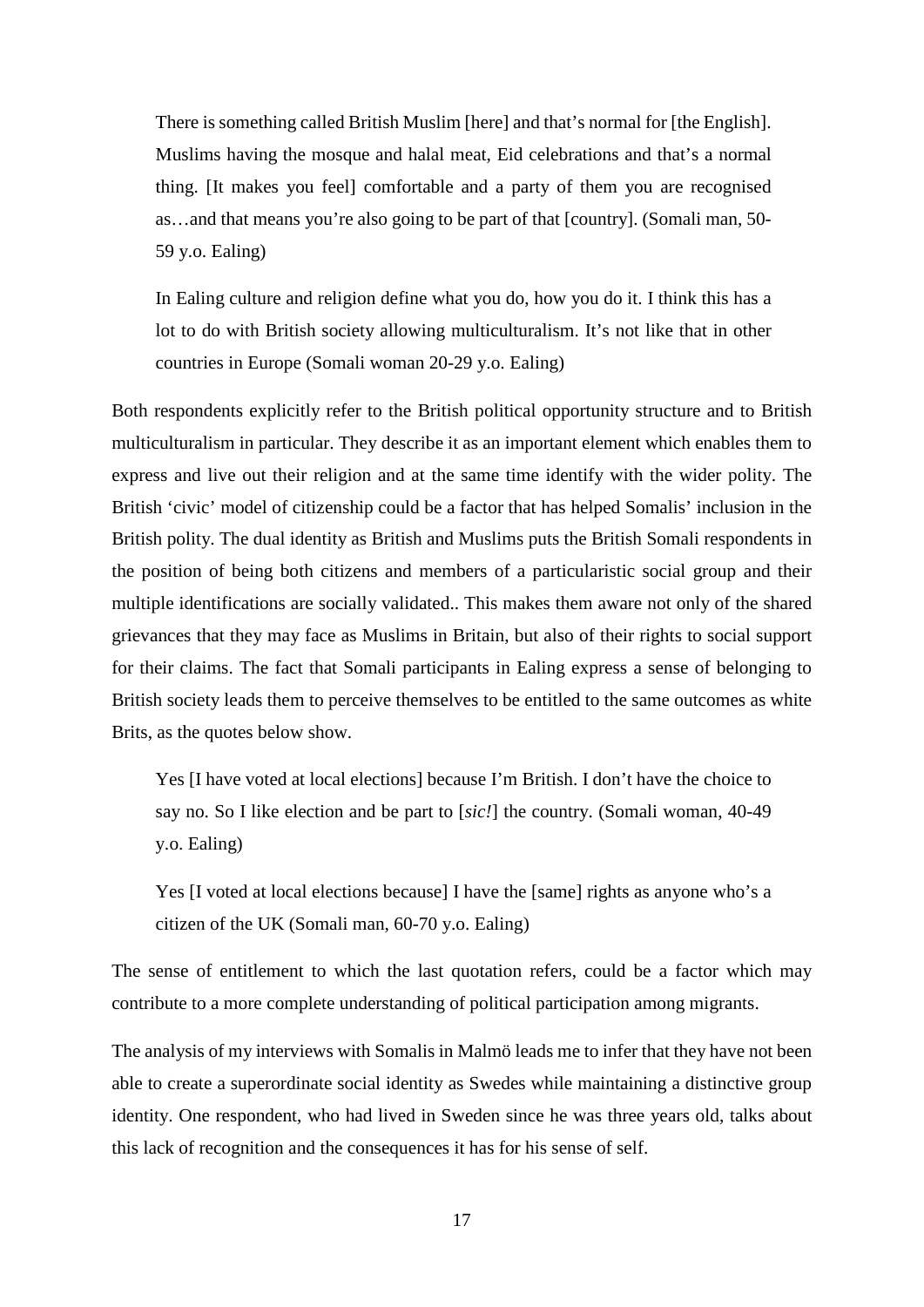When I am [in Kenya] they call me Swede because I haven't lived there for years, but when I am in Sweden I'm an immigrant. […] I cannot feel wholly Somali or wholly Swedish. (Somali man, 20-29 y.o. Malmö)

Somalis' identification with the superordinate group (i.e. Sweden) has not been socially validated by the majority society. Swedes see them primarily as immigrants, which makes it difficult for Somalis to identify as Swedes or Somali Swedes. The exclusion from the national community is often gendered, as illustrated by this female respondent who wears the hijab

Yes, I feel [integrated], but that's something that doesn't show perhaps. […] Other people don't see [that I'm integrated]. […] if I for instance apply for a job, I feel that there is something holding me back. I realise straight away that some people are not happy about how I dress. (Somali woman, 30-39 y.o. Malmö)

Islamic dress code, such as the veil, fundamentally challenges Western norms about women's independence and autonomy. To many Westerners, the veil has come to symbolise patriarchal oppression. In Sweden, strongly defined as a feminist country, this is a particularly sensitive issue.

# **Concluding discussion**

The analysis of the interviews with 68 Somalis and Poles living in Malmö and Ealing lends support to the argument that, while favourable local and national structures of opportunities are necessary to enable migrants to vote, they alone are not enough. The chosen municipalities formally provide favourable opportunities to participate in local election. Yet, the Somali interviewees in Ealing tend to participate in local elections more than the other groups. The data suggests that their sense of identification with the wider polity is an important factor that can explain their mobilisation at local elections. This lends support to the critiques of rationalistic models of political decision making (e.g. Hopkins & Kahani-Hopkins 2004), as it shows that one's identification, and the values attached to it, are significant in shaping an individual's political behaviour. Nevertheless, several participants said that a crucial element in the development of their identification with the wider polity is the fact that it is validated by British institutions. To paraphrase one interviewee, it is normal in Britain to have Mosques and celebrate Eid. Thus, they can be Muslims and Brits at the same time and this duality is formally recognised by the other, more powerful, group in British society. The validation of a group's identification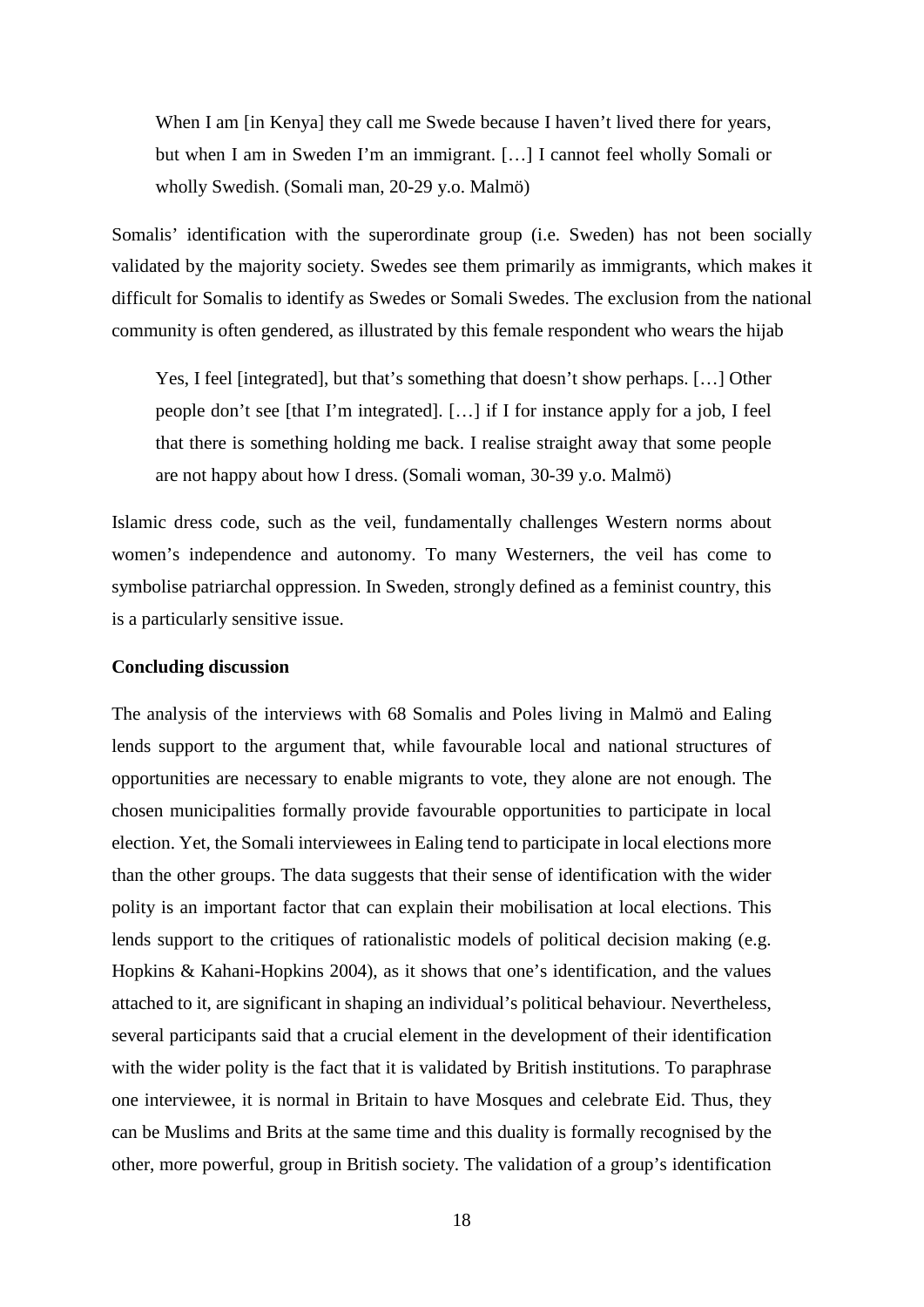as part of a minority as well as part of a superordinate entity is crucial for the development of a dual identification (Dovidio et al. 2003; Gonzales and Brown 2003, 2006). Their dual identification grants them a sense of entitlement of their rights and can make them more likely to voice their political opinions than other groups who do not feel equally part of the recipient society. The lack of recognition of people's collective identification can compromise their ability to voice their needs and participate in the public sphere. This finding does not disprove that Muslims in Britain are often denied recognition and validation by members of the public (e.g. Hopkins and Blackwood 2011).As the population endorses both a 'civic' and an 'ethnic' representation of nationhood, there is still evidence of anti-immigrant prejudice among the majority society (Pehrson et al. 2009). In fact, the British Somali respondents' dual identification does not mainly derive from interactions with White Britons, as posited by dual identity theory, with whom they have limited and shallow contact, but rather from the institutional context within which they operate. The research presented here also lends support to the theories that see identities as the result of interrelationships of gender, class, ethnicity, religion (e.g. Hopkins and Greenwood 2013). Somalis' construals of being British illustrate the multiplicity of ways of belonging to a national polity whereby they could be British in a Muslim way. Further research should inquire into the different effects of institutional recognition and of public validation on the development of dual identification.

The analysis indicates that political opportunity structures are important to favour the development of a dual identification. The data suggests that the structures of opportunity available to Somalis in Sweden to develop a dual identity are more limited than in the UK. The British 'civic' citizenship model has created an institutional structure within which minority groups can participate fully. The British model of race relations, focusing on equality, is paralleled by a culturally pluralist conception of citizenship which seeks to retain diversity among minorities living in Britain by allowing its residents to follow a variety of cultural patterns. Religion is relegated to a matter of private individual conscience within public institutions. This could have facilitated the acceptance of Somali migrants as 'British Muslims'. The Swedish approach to diversity is instead built around the category of 'immigrant' rather than the categories of 'ethnic minority' or 'race' used in the UK. Odmalm (2005) suggests two reasons for this. First, there is a pervasive perception of Sweden being mono-ethnic and homogeneous up until the arrival of labour migrants in the 1960s. Thus the Swedish state has therefore sponsored policy categories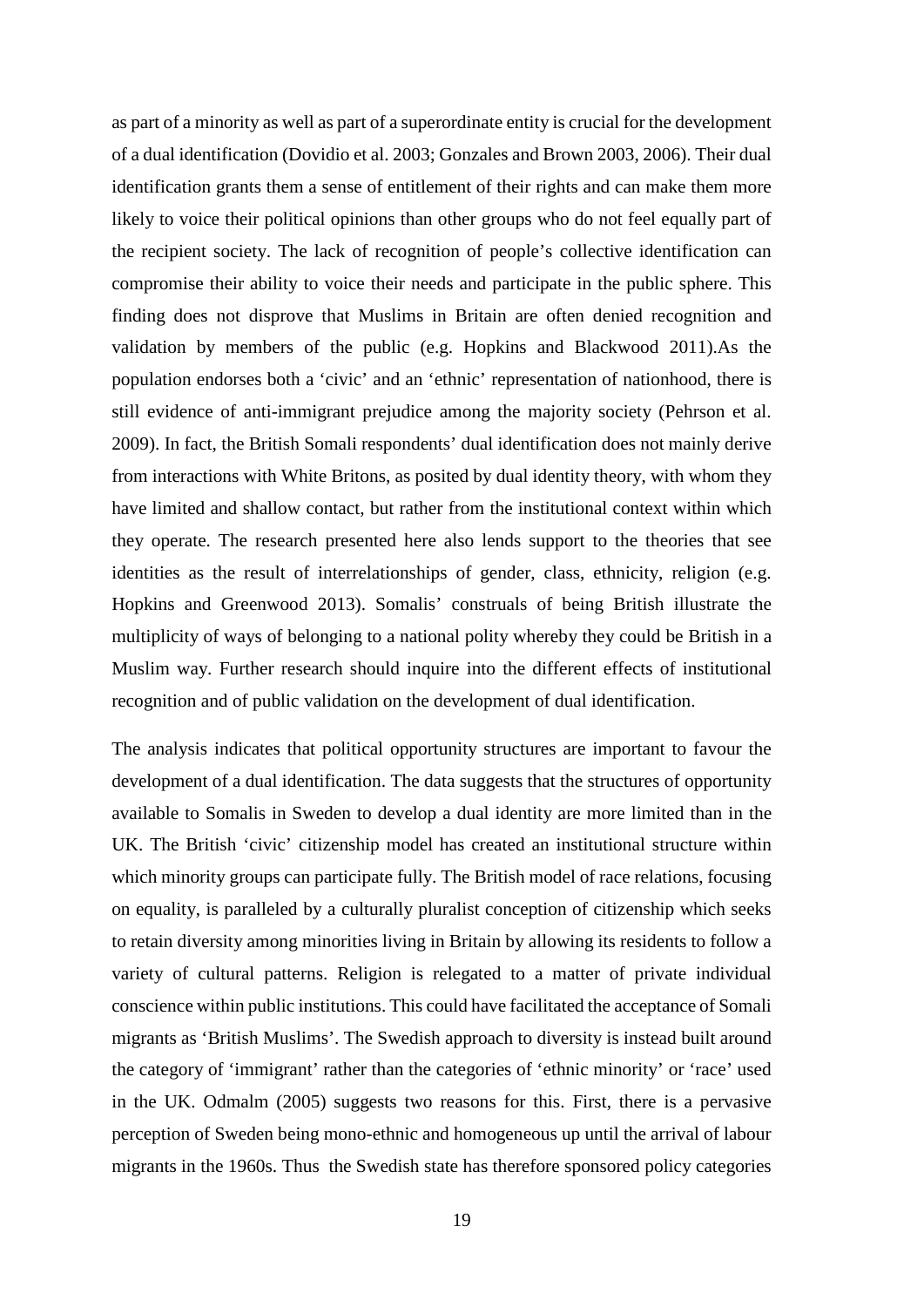such as 'immigrants' (*invandrare*) or foreigner (*utländsk/utlänning*). Second, the idea of Swedish multiculturalism is built upon an understanding of mutually exclusive collective identities - Swedish and foreign ones (Scuzzarello 2008). For instance, the freedom of choice goal, key to Swedish integration policies, has given immigrants ample opportunities to retain their native language and culture. Yet, it points to the adoption of one national identity which is mutually exclusive from others. Odmalm (2005) implicitly points at an inherent contradiction in Swedish nationhood constructions. While the country has developed a robust 'civic' institutional framework to include non-nationals (e.g. liberal naturalisation procedures, extensive voting rights), its national identification also carries 'ethnic' elements (Shall 2012). Its conception of national belonging emphasises ethnic homogeneity that makes it easy to call for ethnic solidarity and separation from out-groups. These institutional and discursive structures of opportunity could have influenced the perceived collective identification of Somalis in Sweden. While they may see themselves as integrated in the society in which they live, they do not express a sense of identification with it. They are positioned as 'immigrants' in official discourses and not as Swedes or 'Swedish Somali' and, in their everyday interactions, they are not seen as part of society (because e.g. of the way they choose to dress, as one of the participant explains). The lack of institutional recognition of ethnic and religious identifications seems to prevent them from developing a dual identification that allows their inclusion in society without compromising their minority identity, akin the negotiations developed by British Somalis.

This article also shows the importance of considering the ways in which actors themselves construe their membership in a polity, rather than following perceptions of integration expressed at elite level by policy-makers and politicians. The data shows that Poles are considered a well-integrated community in both Ealing and Malmö. However, the Polish participants do not express a clear membership to the cities' political community. This is more clearly the case for Poles living in Malmö than for the ones living in Ealing. Their lack of identification is expressed through their political disengagement in the recipient society as well as through their feelings of alienation from the majority society. Several Somali interviewees instead positioned themselves as citizens of the country and city they are living in, even when this was not validated by the wider society as in the Swedish case. This finding points to the importance of treating integration and membership in a polity as an empirical question, rather than *a priori* definition. This observation is valid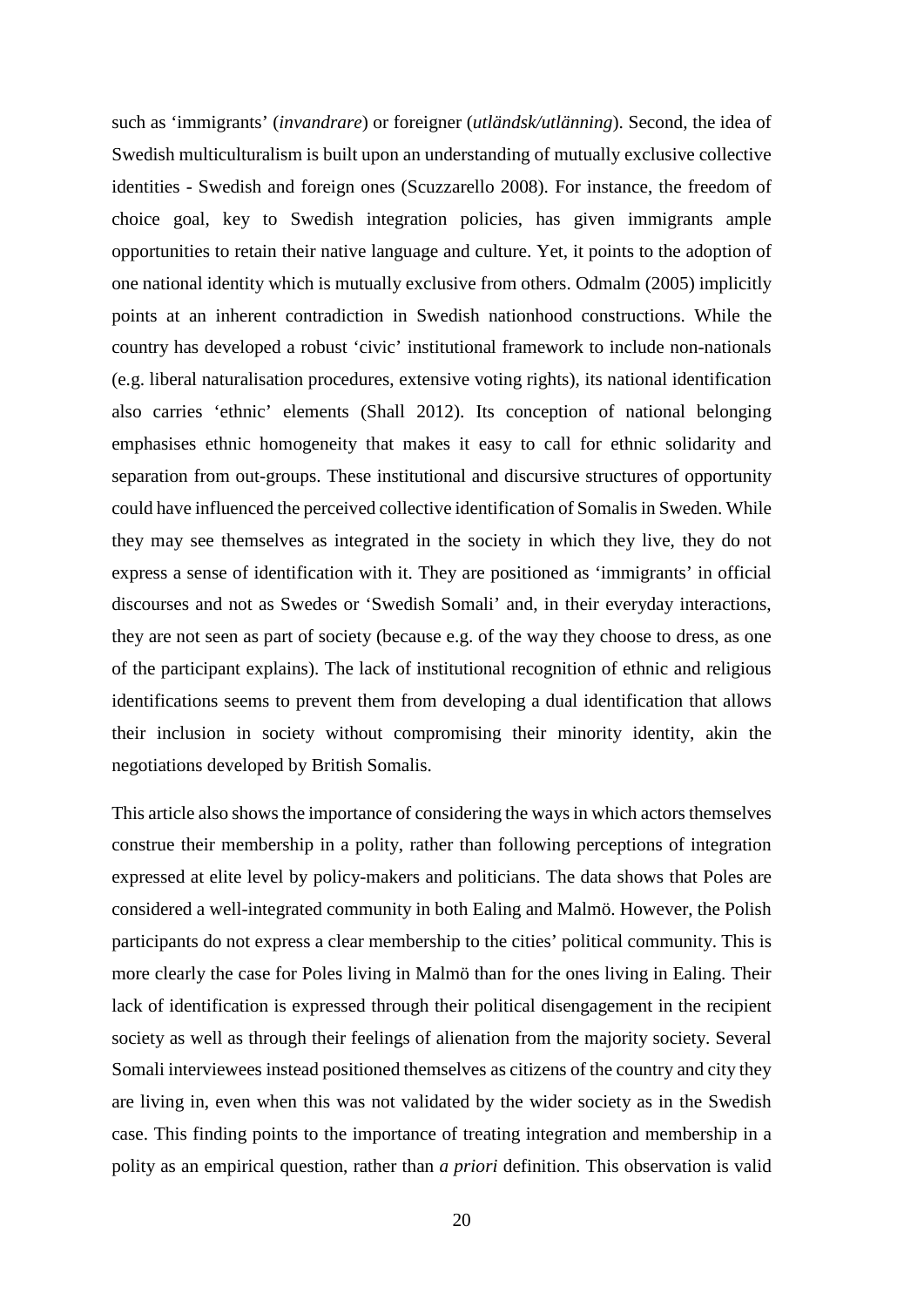for researchers and policy-makers alike. The literature on migrant political participation and citizenship would benefit from exploring participants' own constructions of identifications and the effects of these on political behaviour. As this article shows, this research should be paralleled by the study of institutional and discursive structures of opportunities and the ways in which these can shape the space in which identifications are constructed. In the realm of practical politics, policy-makers should engage in a more attentive and responsive dialogue with different groups in society to define 'integration' and 'participation'. To assess migrant minorities' competence and incorporation in society according to pre-defined domains runs the risk of disregarding some groups' needs and feelings of exclusion, as it appears to be the case for several Polish participants.

# **Bibliography**

Abdirahman, Mubarik; Brinkemo, Per; Carlson, Benny; Hussein, Abdiwahab; Sandberg, Philip. 2011. *Företagarnas flykt. Somalisk flyttning till England.* Stockholm: Fores.

Berger, Maria; Galonska, Christian, and Koopmans, Ruud. 2004. "Political integration by a detour? Ethnic communities and social capital of migrants in Berlin". *Journal of Ethnic and Migration Studies* 30(3):491-507.

Brubaker, Rogers. 1992. *Citizenship and nationhood in France and Germany.* Harvard: Harvard university Press.

Castles, Stephen and Miller, Mark. 1998. *The age of migration. International population movements in the modern world.* 2nd ed. London: Macmillan.

Cole, Ian, and Robinson, David. 2003. *Somali housing experiences in England*. Sheffield: CRESR/Housing Corp.

De Weerd, Marga and Klandermans, Bert. 1999. "Group identification and social protest: Farmer's protest in the Netherlands". *European Journal of Social Psychology* 52:663-716.

Dovidio, John; Gaertner, Samuel; and Saguy, Tamar. 2007. "Another view of 'we': Majority and minority group perspectives on a common ingroup identities". *European Review of Social Psychology* 18(1): 296-330.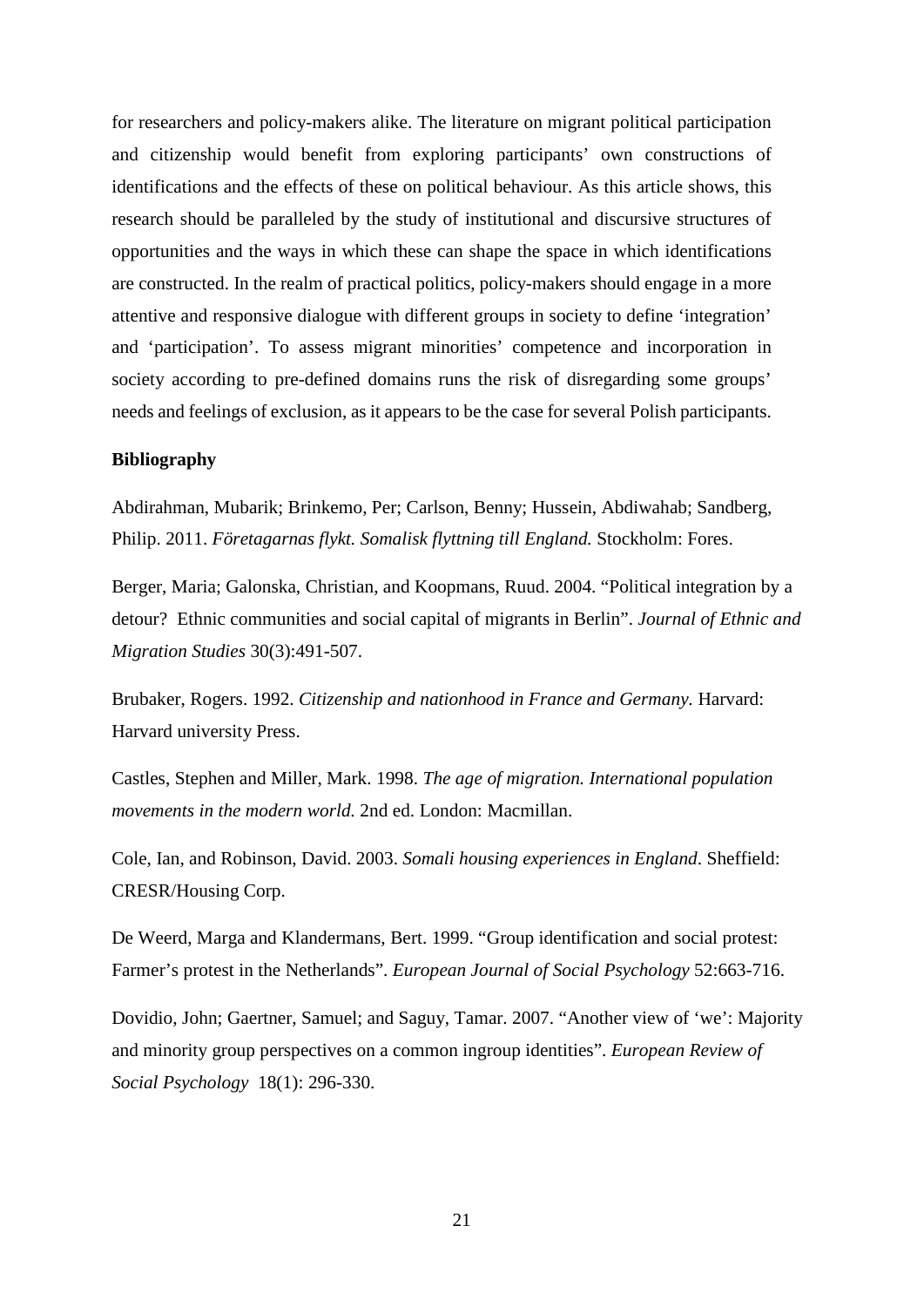Düvell, Franck and Garapich Michal. 2011. *Polish Migration to the UK: Continuities and Discontinuities*. Centre on Migration, Policy and Society. Working Paper No. 84. Oxford: University of Oxford.

Elster, J. 1989. *Nuts and bolts for the social sciences*. Cambridge: Cambridge University Press.

Fennema, Meindert and Tillie, Jean. 1999. "Political participation and political trust in Amsterdam. Civic communities and ethnic networks". *Journal of Ethnic and Migration Studies* 25(4):703-726.

Gaertner, Samuel; Dovidio, John; Anastasio, P.; Bachman B; and Rust, M. 1993. "The common ingroup identity model: recategorisation and the reduction of intergroup bias". *European Review of Social Psychology* 4(1): 1-26.

Gamson, William. 1992. *Talking politics*. New York: Cambridge University Press.

Gärdqvist, Anna. 2010. *Allt fler med utländsk bakgrund studerar på högskolan – men skillnaden mellan olika invandrargrupper är stor*. Stockholm: Statistiska Central Byrå.

Geay, Charlotte; McNally, Sandra, and Telha, Shqiponja. 2013. "Non-native Speakers of English in the Classroom: What Are the Effects on Pupil Performance?". *The Economic Journal* 123(570): 281–307.

Gonzales, Roberto and Brown, Rupert. 2003. "Generalization of positive attitude as a function of subgroup and superordinate group identifications in intergroup contact". *European Journal of Social Psychology* 33: 195-214.

Gonzales, Roberto and Brown, Rupert. 2006. "Dual identities in intergroup contact: group status and size moderate the generalization of positive attitude change" *Journal of experimental social Psychology* 42: 753-767.

Hammack, Philip. 2011. *Narrative and the politics of identity: The cultural psychology of Israeli and Palestinian youth*. New York: Oxford University Press.

Heath, Anthony and Roberts, J. 2008. *British identity: its sources and possible implications for civic attitudes and behaviour.* Research report for Lord Goldsmith's Citizenship review.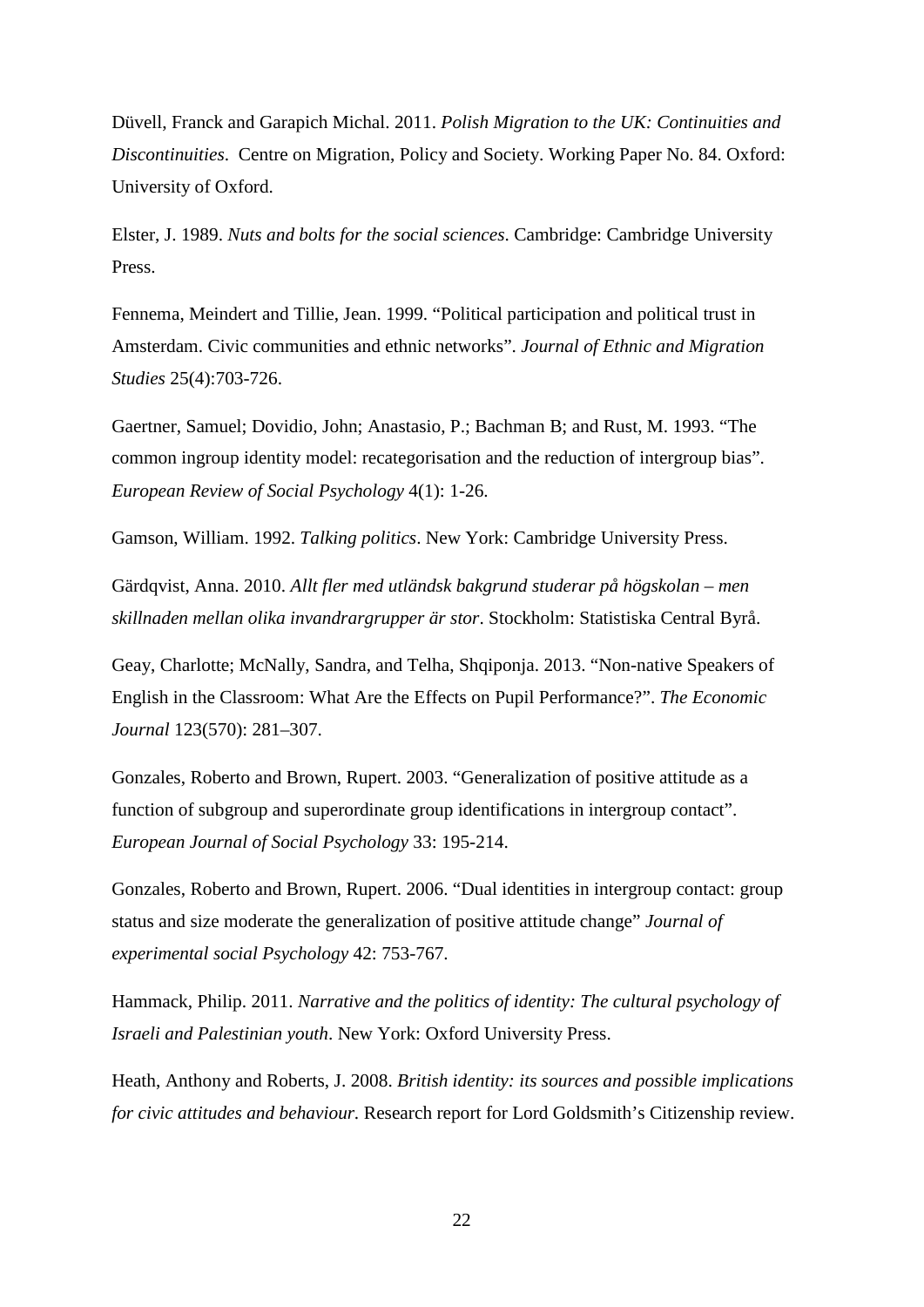Hopkins, Nick and Blackwood, Leda. 2011. "Everyday citizenship: identity and recognition". *Journal of community and Applied Social Psychology* 21: 215-227.

Hopkins, Nick and Kahani-Hopkins, Vered. 2004. "Identity construction andBritish Muslims' political activity: Beyond rational actor theory". *British Journal of Social Psychology* 43: 339-356.

Hopkins, Nick and Greenwood, Ronni. 2013. "*Hijab,* visibility and the performance of identity". *European Journal of Social Psychology* 43: 438-447.

Hopkins, Nick. 2011. "Dual identities and their recognition: minority group members' perspectives". *Political Psychology* 32(2):251-270.

Huddy, Leonie. 2001. "From social to political identity: a critical examination of Social Identity Theory". *Political Psychology* 22: 127-156.

IPSOS MORI and the Polish City Club. 2014. *Electoral sentiments among immigrants in UK with a particular focus on Poles*. [http://www.polishcityclub.org/wp](http://www.polishcityclub.org/wp-content/uploads/2014/02/Electoral-campaign-2014-Ipsos.pdf)[content/uploads/2014/02/Electoral-campaign-2014-Ipsos.pdf](http://www.polishcityclub.org/wp-content/uploads/2014/02/Electoral-campaign-2014-Ipsos.pdf)

Ireland, Patrick. 1994. *The policy challenge of ethnic diversity: immigrant politics in France and Switzerland.* Cambridge: Harvard University Press.

Klandermans, Bert; van der Toorn, Jojanneke; van Stekelenburg, Jacquelien. 2008. "Embeddedness and identity: how immigrants turn grievances into action". *American Sociological Review* 73: 992-1012.

Koopmans, Ruud. 2004. "Migrant mobilisation and political opportunities: variation among German cities and a comparison with the United Kingdom and the Netherlands"*. Journal of Ethnic and Migration Studies* 30(3): 449-470.

Koopmans, Ruud; Staham, Paul; Giugni, Marco; and Passy, Florence. 2005. *Contested citizenship. Integration and cultural diversity in Europe.* Minneapolis: University of Minnesota Press.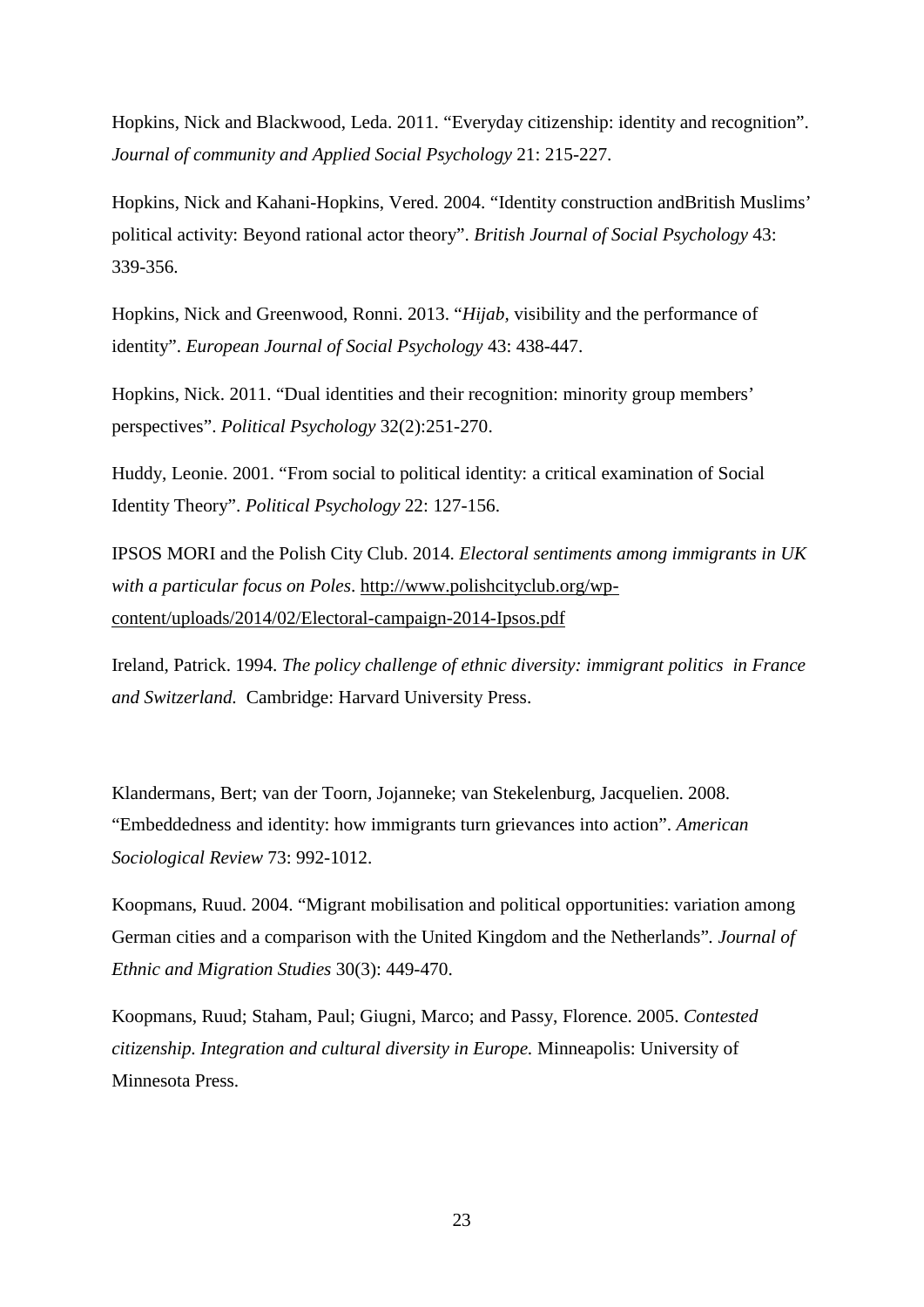Meer, Nassar and Modood, Tariq. 2013."The 'civic re-balancing' of British multiculturalism, and beyond…". In Taras, Raymond (ed.). *Challengin multiculturalism. European models of diversity.* Edinburg: Edinburgh University Press. Pp.75-96.

Messina, Anthony. 2007. *The logics and politics of post-WWII migration to Western Europe.* Cambridge: Cambridge University Press.

Odmalm, Pontus. 2005. *Migration policies and political participation. Inclusion of intrusion in Western Europe?* Houndmills: Palgrave.

Office for National Statistics. 2011. *2011 Census for England and Wales*. <http://www.ons.gov.uk/ons/guide-method/census/2011/census-data/index.html>

Open Society Foundation. 2014. *Somalis in Malmö.* New York: Open Society foundations.

Pehrson, Samuel, Vignoles, Vivian, & Brown, Rupert. 2009. "National identification and anti-immigrant prejudice: Individual and contextual effects of national definitions". *Social Psychology Quarterly*, 72(1): 24-38.

Schall, Elisabeth. 2012. "(Social) Democracy in the Blood? Civic and Ethnic Idioms of Nation and the Consolidation of Swedish Social Democratic Power, 1928–1932". Journal of Historical Sociology 25(3): 440-447.

Scuzzarello, Sarah. 2008. "National security versus moral responsibility: an analysis of integration programs in Malmö, Sweden". *Social Politics. International Studies in Gender, State & Society* 15(1): 5-31.

Scuzzarello, Sarah. 2014. "Narratives' normativity and local policy-making. Constructions and practices of migrant integration policies in Malmö". In Bevelander, Pieter and Petersson, bo (eds.). *Crisis and migration. implications of the Eurozone crisis for perceptions, politics and policies of migration.* Lund: Nordic Academic Press. Pp. 131-156.

Scuzzarello, Sarah. Forthcoming. "Narratives and Social Identity Formation Among Somalis and Post-Enlargement Poles". *Political Psychology* doi: 10.1111/pops.12071

Simon, Bernd; Loewy, Michael; and Stürmer, Stefan. 1998. "Collective identification and social movement participation". *Journal of Personality and Social Psychology* 74(3): 646- 658.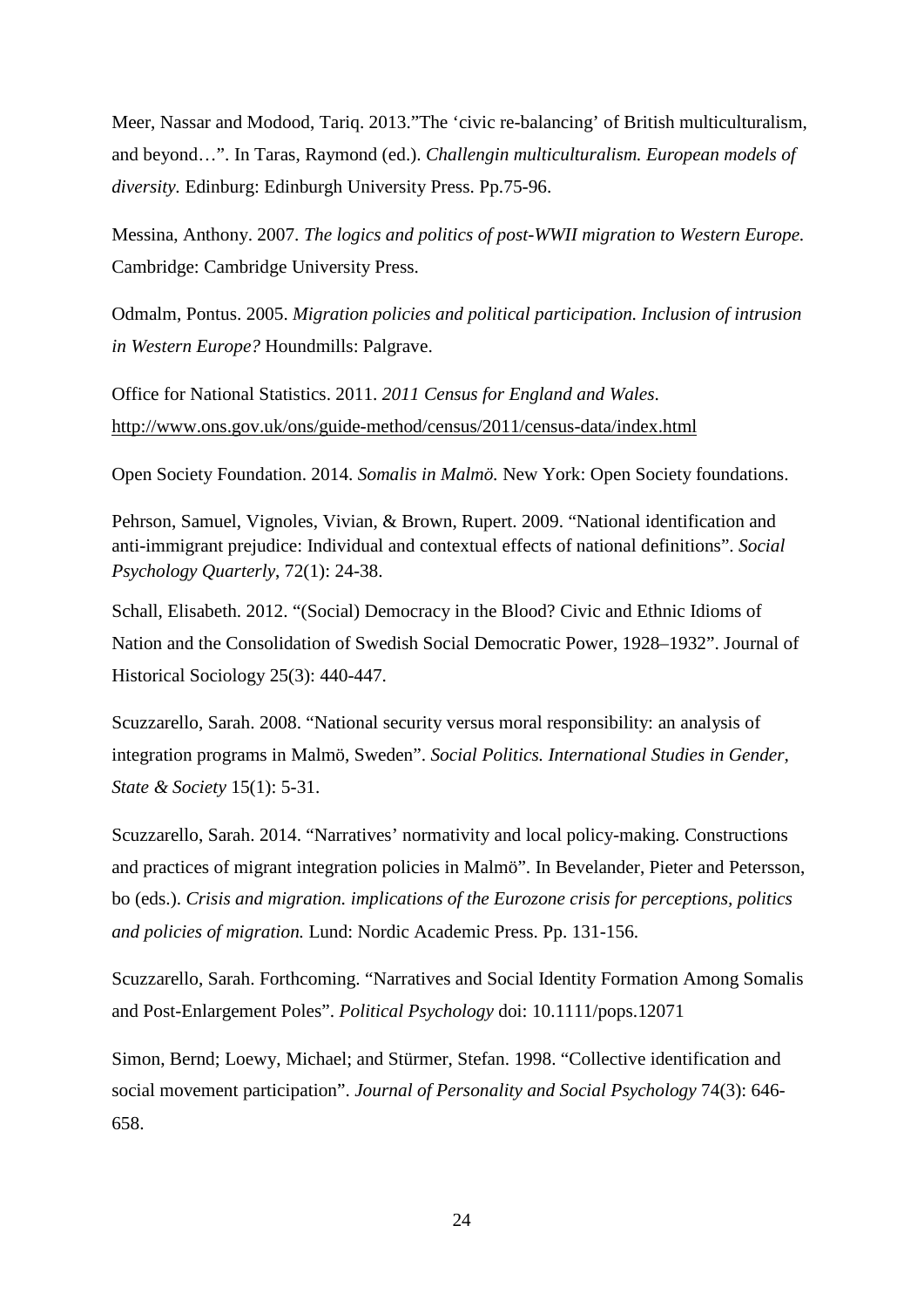Simon, Bernd and Ruhs, Daniela. 2008. "Identity and politicization among Turkish migrants in Germany: The role of dual identification". *Journal of Personality and Social Psychology*, 95(6):1354-1366.

Simon, Bernd and Grabow, Olga. 2010. "The politicization of migrants: Further evidence that a politicized collective identity is a dual identity". *Political Psychology* 31(5): 717-738.

Skr 2009/10:233. 2009. *Egenmakt mot utanförskap – redovisning av regeringens strategi för integration*.

Sporton, Deborah and Valentine, Gill. 2007. *Identities on the Move: the integration experiences of Somali refugee and asylum seeker young people*. Sheffield: University of Sheffield.

Statistiska Central Byrå (SCB). 2012.

Sumption, Madeleine and Somerville, Will. 2009. *The UK's new Europeans. Progress and challenges five years after accession*. London: Equality and Human Rights Commission Policy Report.

Tajfel, Henri and Turner, John. 1979. The social identity theory of intergroup relations. In Worchel, Stephen and Austin, William (eds.). *The psychology of intergroup relations*. Monterey, CA: Brooks Cole. Pp. 33–47

Tarrow, Sidney. 1998*. Power in movement: social movements, collective action and mass politics in the modern state*. 2nd Edition. Cambridge: Cambridge University Press.

Tillie, Jean. 2004. "Social capital of organisations and their members: explaining the political integration of immigrants in Amsterdam". *Journal of Ethnic and Migration Studies* 30(3):529-541.

Turner, John; Hogg, Michael; Oakes, Penelope; Reicher, Stephen; Wetherell, Margaret. 1987. *Rediscovering the social group: a self-categorization theory*. Oxford: Blackwell.

Wadensjö, Eskil.2012. "EU enlargement and labour immigration: the Swedish experience". In Zelano, Karin (ed.). Labour migration. What's in it for us? Experiences from Sweden, the UK and Poland. Borås: European Liberal Forum.